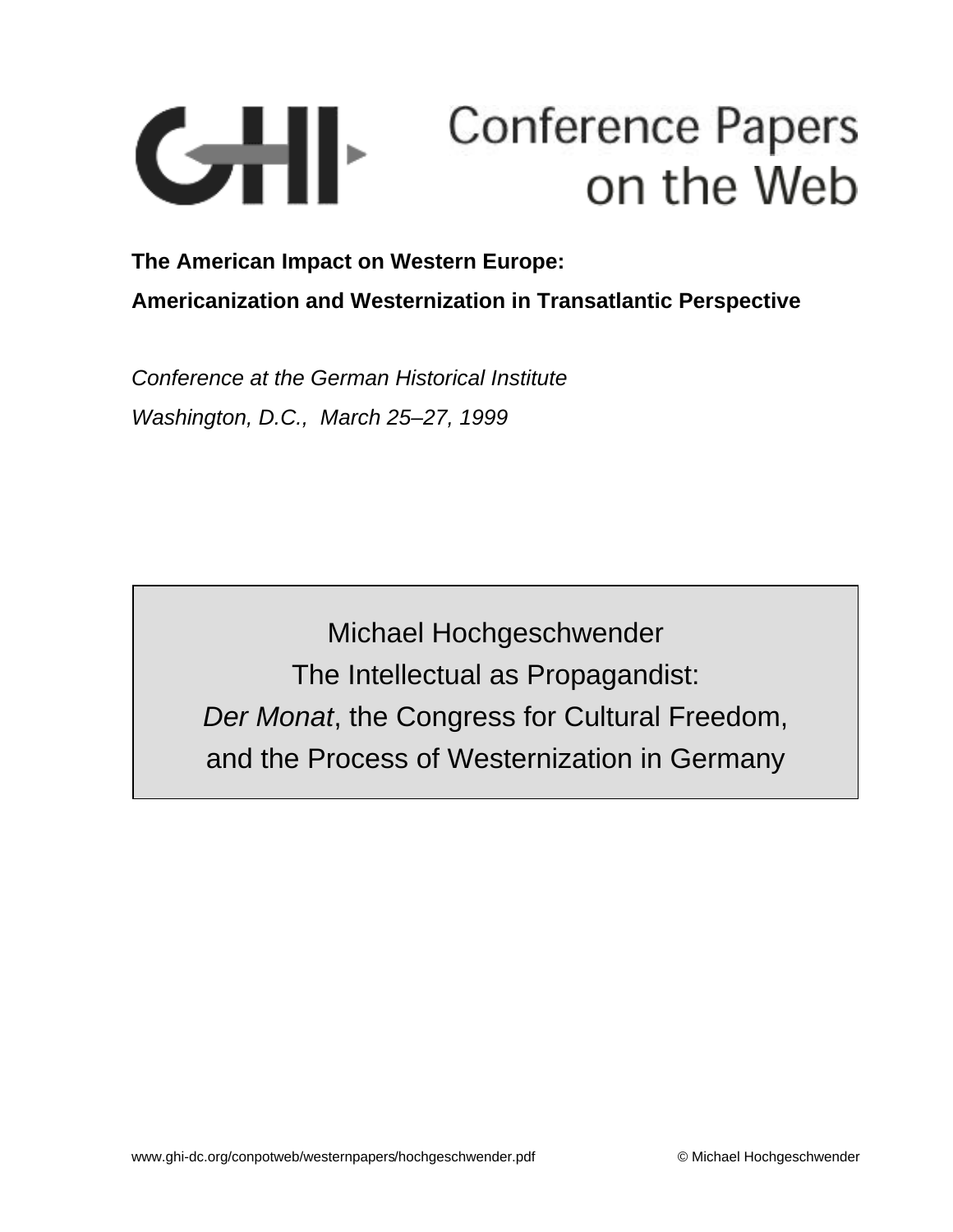# THE INTELLECTUAL AS PROPAGANDIST: *Der Monat*, THE CONGRESS FOR CULTURAL FREEDOM, AND THE PROCESS OF WESTERNIZATION IN GERMANY (Dr. Michael Hochgeschwender, University of Tübingen)

Time and again at least two questionable, even mistaken assumptions about role and function of *Der Monat* in post-war German intellectual life and society are made. The first one suggests that the well known, and perhaps the most influential, monthly in postwar Germany was from the beginning subsidized by the  $CIA$ .<sup>1</sup> Thus, a further subassumption attempts to denounce the editors and contributors of *Der Monat* and other magazines, for example *Encounter*, as willful servants of American grand strategy at the cultural front of the Cold War. These ardent Cold Warriors were thought to be fellow-travelers of American hegemony who without the slightest scruples advocated militantly and irresponsibly anti-Communist propaganda.<sup>2</sup> Consistently following this line of argumentation a second assumption holds that *Der Monat* was not only an instrument of anti-Communist highbrow propaganda but moreover guilty of actively promoting restaurative tendencies in West Germany. Anti-Communism, concludes the argument, overwhelmed the previous attempts to reform the sickened, antimodern German society and led to the integration of militarist, capitalist, and nonreformist elements into the evolving society of the Adenauer era. Therefore, true democracy became definitely impossible until the late 1960s.<sup>3</sup>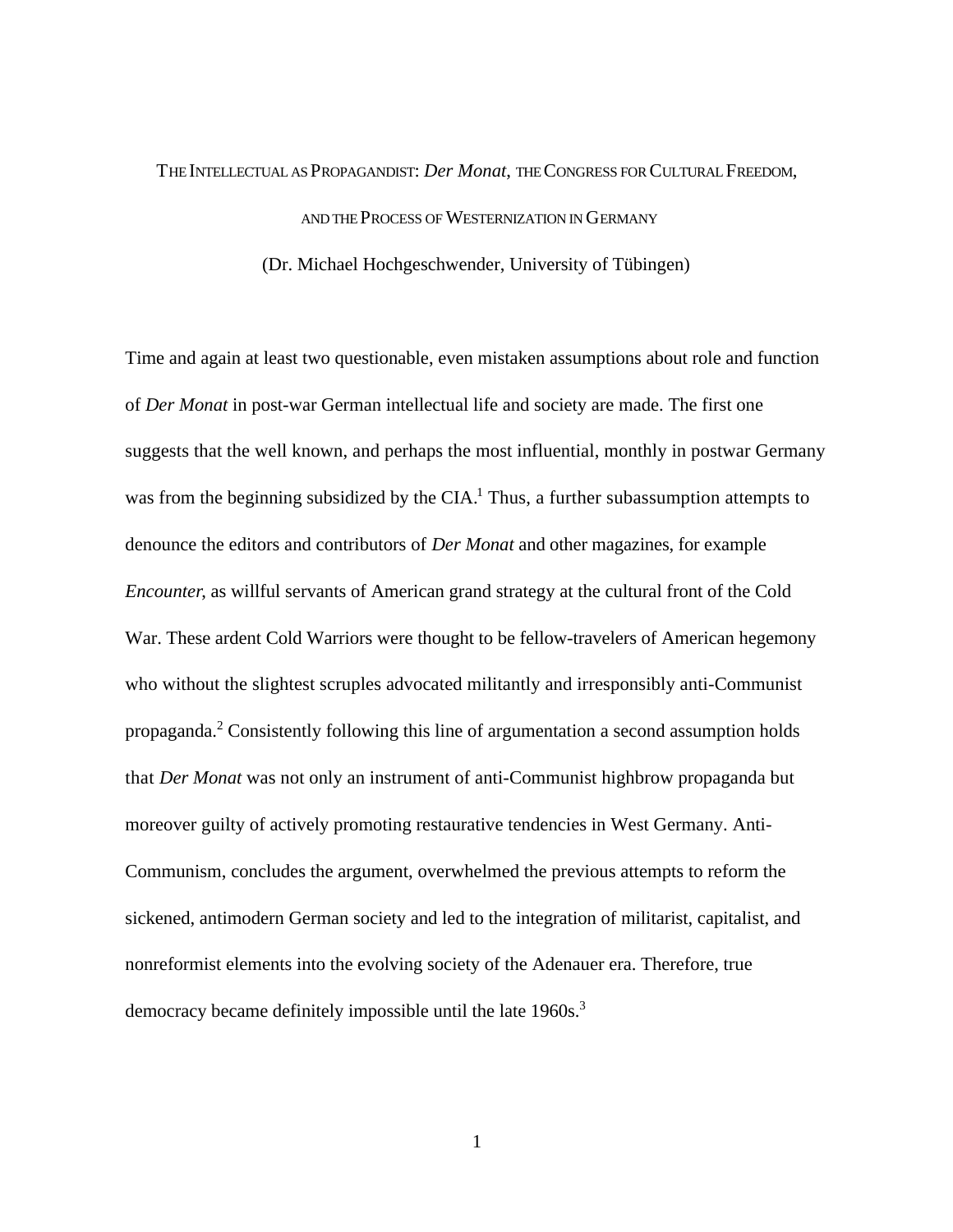It seems relatively simple to modify at least the first assumption by just pointing to the very fact that *Der Monat* before 1958 always had been overtly an instrument of the OMGUS/HICOG authorities in West Germany and later of the Ford Foundation (1954- 1958), which made it unnecessary to support it covertly with the help of CIA funds<sup>4</sup>. The second assumption needs closer scrutiny. Even if we put aside the radical revisionist premises of the argument, it nevertheless could provide us with a reasonable and serious question about the true function of *Der Monat* in the intellectual life of West Germany in the 1950s and 1960s. In this paper I will, therefore, argue that *Der Monat* and the better part of its affiliate network, namely the Congress for Cultural Freedom (CCF)<sup>5</sup>, were predominantly instruments of anti-Communist propaganda, but that they did successfully fulfill certain other functions which can be subsumed under the label of *westernization* or intercultural transfer<sup>6</sup>. In a quite subtle and complex manner did the magazines of the CCF contribute to the formation of a coherent liberal democratic ideology as an alternative to the rival ideologies of the 1950s, for example Communism, conservatism, nationalism, monetarism, or Thomism. Certainly and without any question, this liberal ideology, which may be described as *consensus liberalism*<sup>7</sup> , served the hegemonical interests of the United States in Western Europe after World War II. But on the other hand, it did as well allow the left-wing liberals and their right-wing social-democratic partners to form an anti-Communist alliance on the basis of reformist notions and concepts. Consensus liberalism, a key element in the editorial praxis of *Der Monat* and the other CCF magazines, changed not only the perceptive framework of European, especially German, intellectuals and politicians but also - by using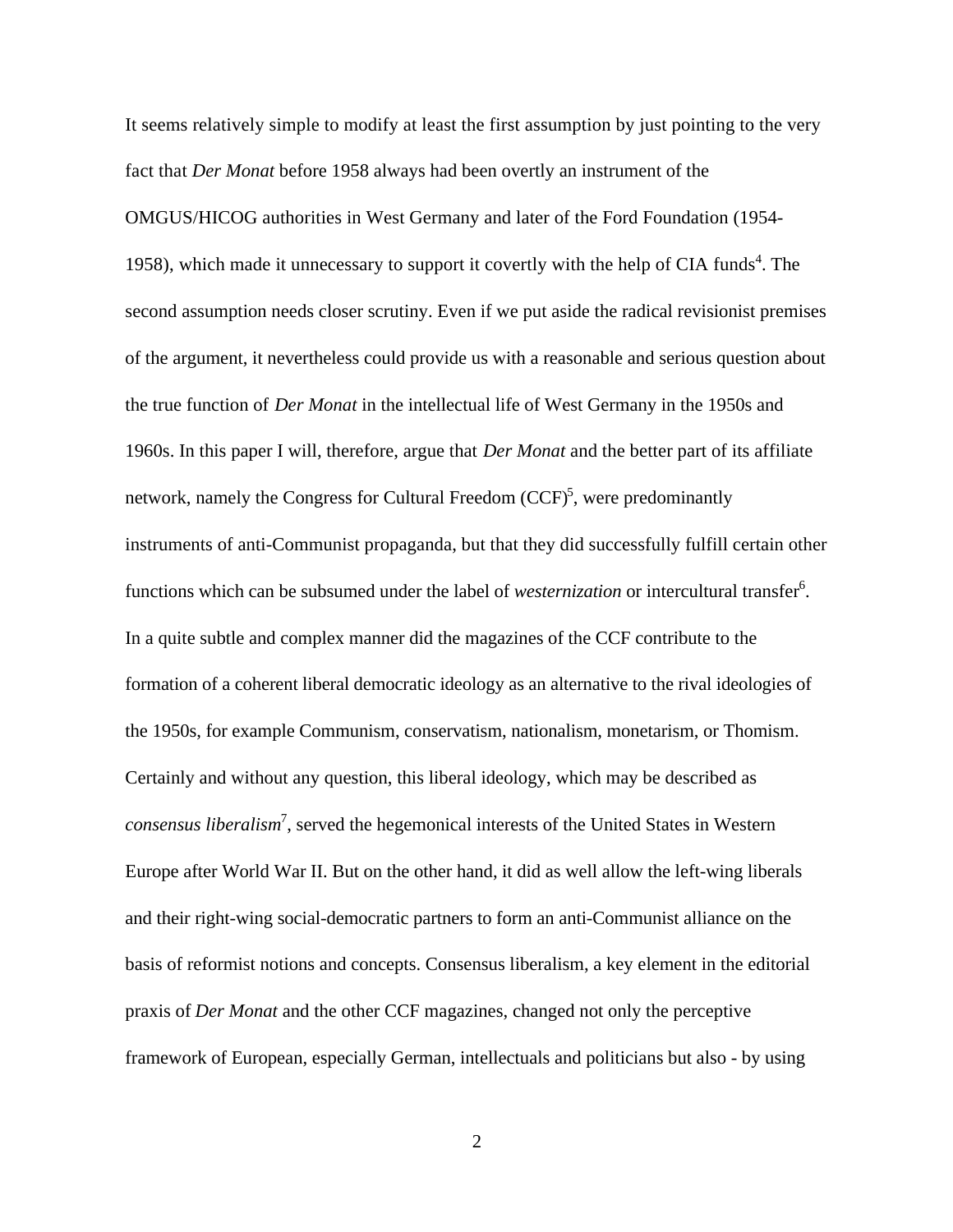Hamiltonian means for Jeffersonian ends - that of the Americans. Insofar it was a decisive tool within the permanent process of westernization after World War II.

In the following chapters, I will present my argument in two ways: I will start by examining the process of founding the magazine. Afterwards in a more structural approach, I shall focus on the ideology of *Der Monat* and the personal and organizational networks which supported the magazine, especially the CCF. This will cover the period between 1948 and 1964. In a last chapter I will return to the genetic approach in order to show that the decline of *Der Monat* was the result of an increasing lack of intellectual and ideological coherence caused by the final triumph of westernization in the early 1960s. In all the chapters, it will be inevitable to mingle international and German developments. But because of the transnational structure of the Cold War, there is some logic in this approach. Germany, at any rate, will be the central focus of analyses.

I.

Beginning with summer 1947, perhaps a bit earlier, when the first discussions inside the OMGUS machinery about a new perspective for American propaganda in Germany reached their peak there were thoughts developed about a freshly conceived magazine based on a twotrack strategy. These considerations were the outcome of preceding struggles about the structure of American aims and methods in Germany under the conditions of the evolving Cold War. They were connected with the political developments in the United States after the death of Franklin D. Roosevelt<sup>8</sup>. On the one hand, the Americans came to accept the failure of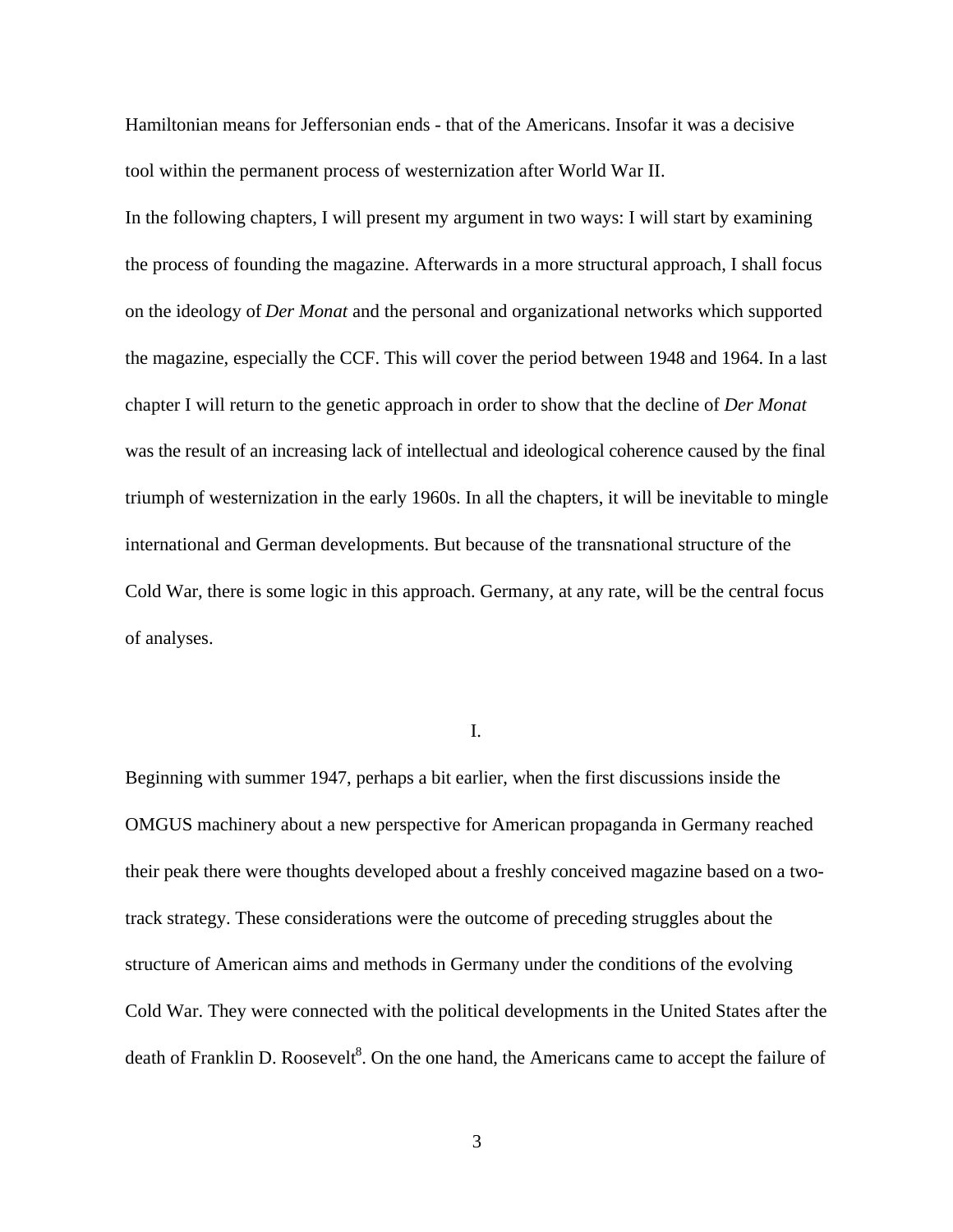the older and more punitive reeducation strategy. This specific attempt to reconstruct the whole German society and somehow cleanse it from the relics of nazism was more or less an offspring of the situation directly after World War II. The protagonists of reeducation believed in radical reform and in cooperation with the former war ally, the Soviet Union.<sup>9</sup> With the death of Roosevelt they started to lose influence first in the United States, later on in their German strongholds. It did not seem possible to continue cooperation with the Soviet Union, nor did the Germans show any desire for radical reform. In 1947/48 the left-wing New Dealers, who were the leading representatives of reeducation, became a *quantité negligeable*<sup>10</sup>. Their successors, supporters of a moderate reformist faction of right-wing New Dealers, who were ardently anti-Communist liberals connected with the *Americans for Democratic Action*  $(ADA)^{11}$ , believed that it was inevitable to modify the American attempts to correct the German political and social attitudes. The new reorientation strategy stressed consistently the distiction between the former nazi leadership and the common people in Germany. This distinction included the theory that while the leaders were incorrectible, the common Germans had just to be influenced by modern liberal ideas in order to regain the ability to rule themselves in a democratic way. It likewise became an indispensable instrument of moderate reorientation propaganda and was utterly helpful in the establishment of *Der Monat*. On the other hand, the members of OMGUS and - since 1949 - HICOG were deeply impressed by the evident successes of Communist propaganda all over Europe<sup>12</sup>. Germany as the central battlefield of the Cold War seemed to be in acute danger. More than for example the British analysts did the Americans, following their own tradition of ideologizing foreign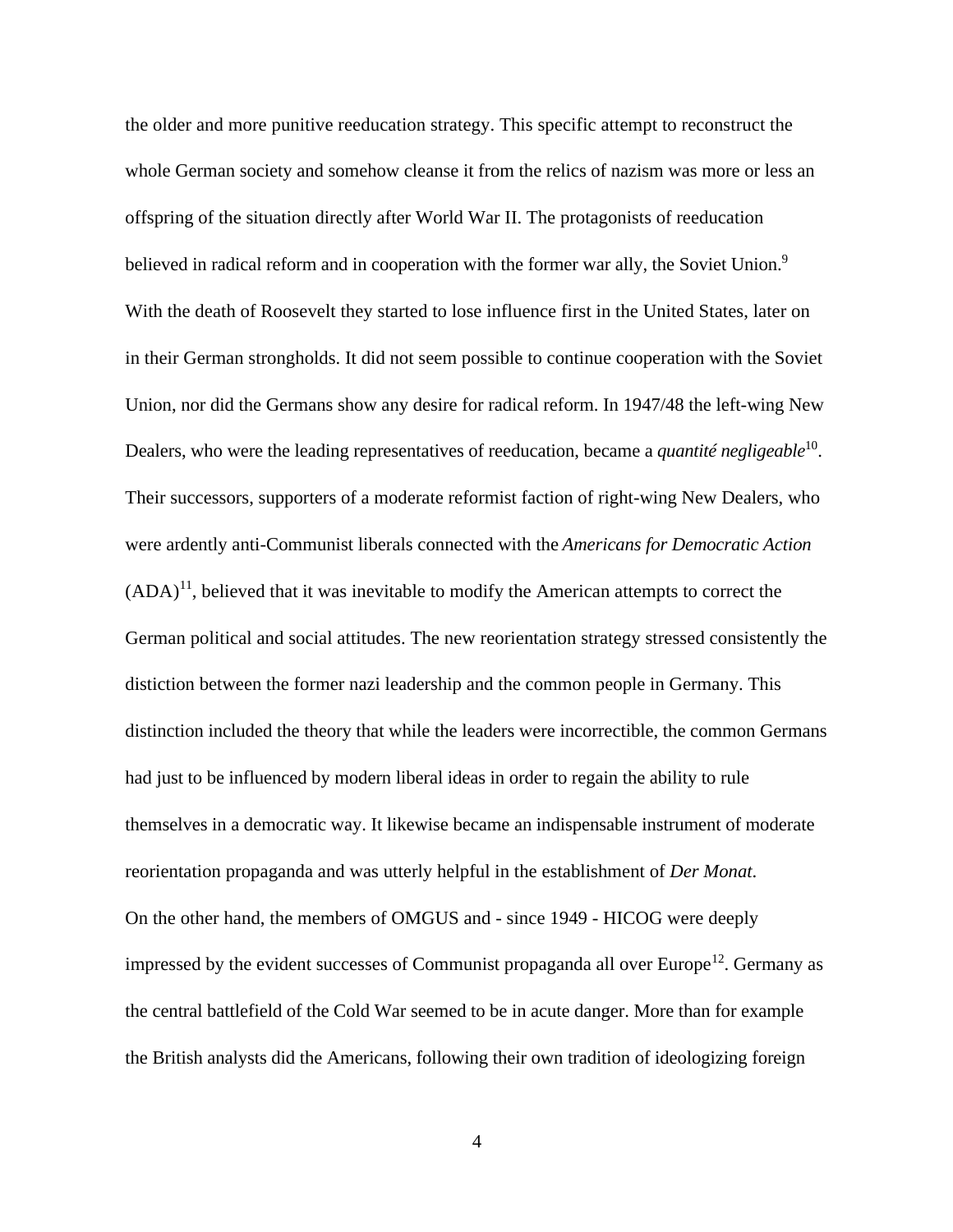politics, understand that the Cold War was not only a traditional conflict between national states in terms of balance of power notions. It was a transnationalized relentless and irreconcilable struggle between societies and ideologies, with propaganda as a main instrument of combat. On the basis of this assumption, culture and ideology became eminently important. Up to a certain degree, these concepts were then and still are today serviceable for understanding Cold War conflicts. According to the views of the American officials, the Soviets had the obvious advantage of an impressive propaganda apparatus. They were successful in putting specific issues on the transnational agenda, such as the World Peace Movement, the campaign against petty bourgeois formal democracy and individualism, the campaign for social equality or - dealing with German issues - the positive handling of nationalism and reunification or national neutralism. With the founding of the *Kominform* and the conception of the Shdanov theory in autumn 1947<sup>13</sup> the Soviets were able to combine all these efforts in a unified theoretical and practical approach. These developments gave the Americans the distinct impression that they were naturally to be defeated in the cultural and ideological propaganda battles of the Cold War. Therefore, the Americans in Washington, D.C. as well as in West Germany became ever more thoughtful during summer 1947. They searched for a powerful propaganda means which would be able to combine anti-Communism and reorientation.

The pivotal event that put together all these separate, but intertwined strings was the *Erste gesamtdeutsche Schriftstellerkongreß* (October 4th to October 8th, 1947)<sup>14</sup>. Whether or not the famous speech of Melvin J. Lasky, then reporter of the American social democratic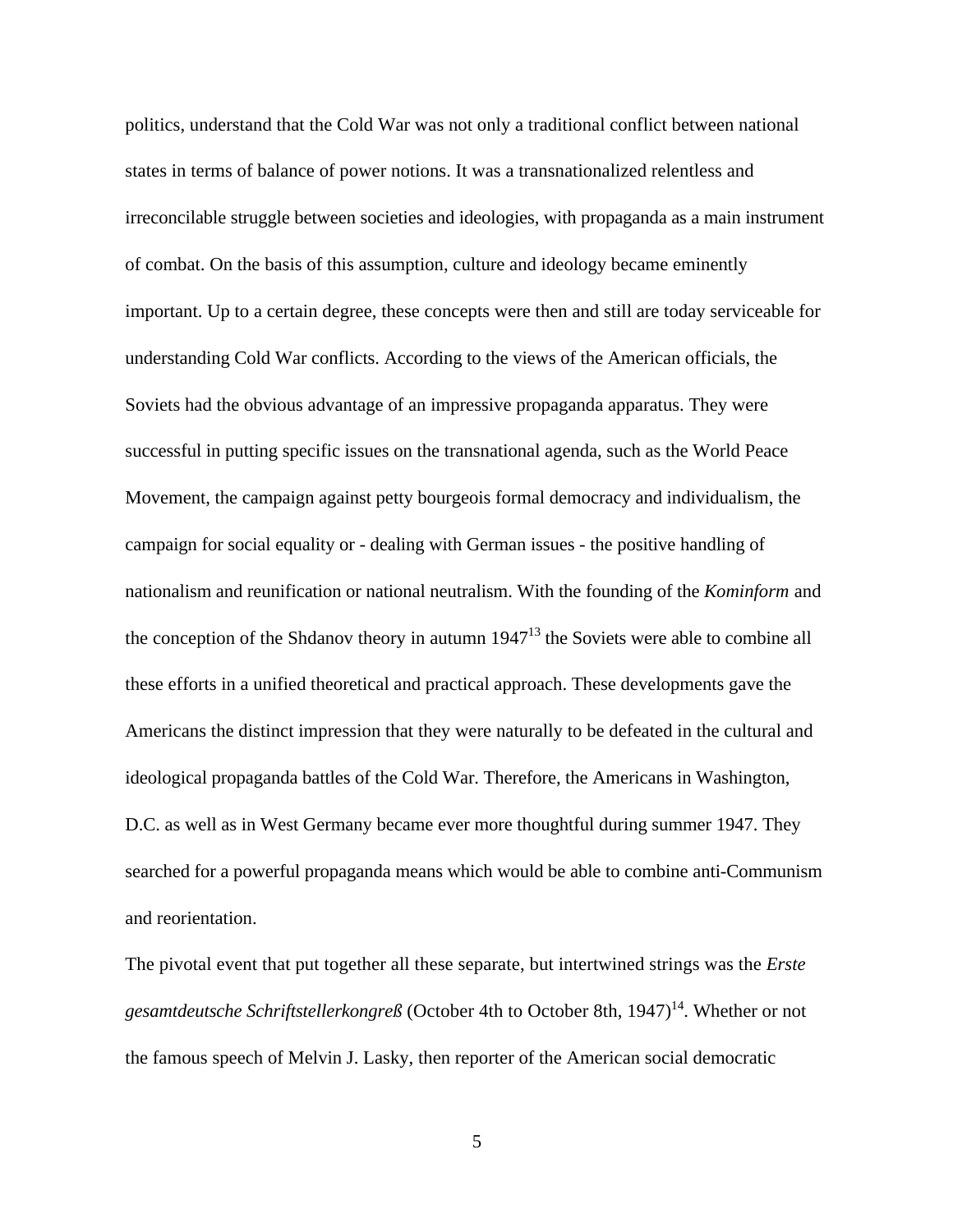magazine *New Leader*, was inspired by the OMGUS authorities is not relevant here. It is more important to keep in mind that the subsequent collapse of national solidarity among the German intellectuals in East and West Germany was not preeminently owed to such an American initiative. It was also caused by the previous tensions between the non-Communist *Innere Emigration* and the Communist emigrants. Lasky's speech gave the German anti-Communist intellectuals (such as Günther Birkenfeld, Eugen Kogon, Rudolf Hagelstange, Theodor Plievier, Dolf Sternberger, etc.) the signal for a significant reexamination of their own position. Thus, the Americans saw a chance for further cooperation with German antitotalitarian intellectuals. This, furthermore, gave the Germans the chance to join again the growing transnational discussion forums of western liberals. This could in fact become the basis for effective counterpropaganda and a voluntary German intellectual commitment to the western value system, which had been impossible under the auspices of reeducation. Astonishingly enough, Lasky had turned the original intention of the Communist organizer of the Congress, Johannes R. Becher, the president of the fellow traveling *Kulturbund zur demokratischen Erneuerung Deutschlands*, who wanted to unify the German intellectuals under the banner of nationalism, into its very opposite. Gradually, the West German intellectuals started to prefer individual freedom to national reunification.

However, the Congress of 1947 did not only cause a great many German intellectuals to accept a democratic anti-Communist and pro-American standpoint. More circumstantially, the *Schriftstellerkongreß* provided the American officials with a personality able to handle the combination of subtle reorientation and firm highbrow anti-Communist propaganda. Melvin J.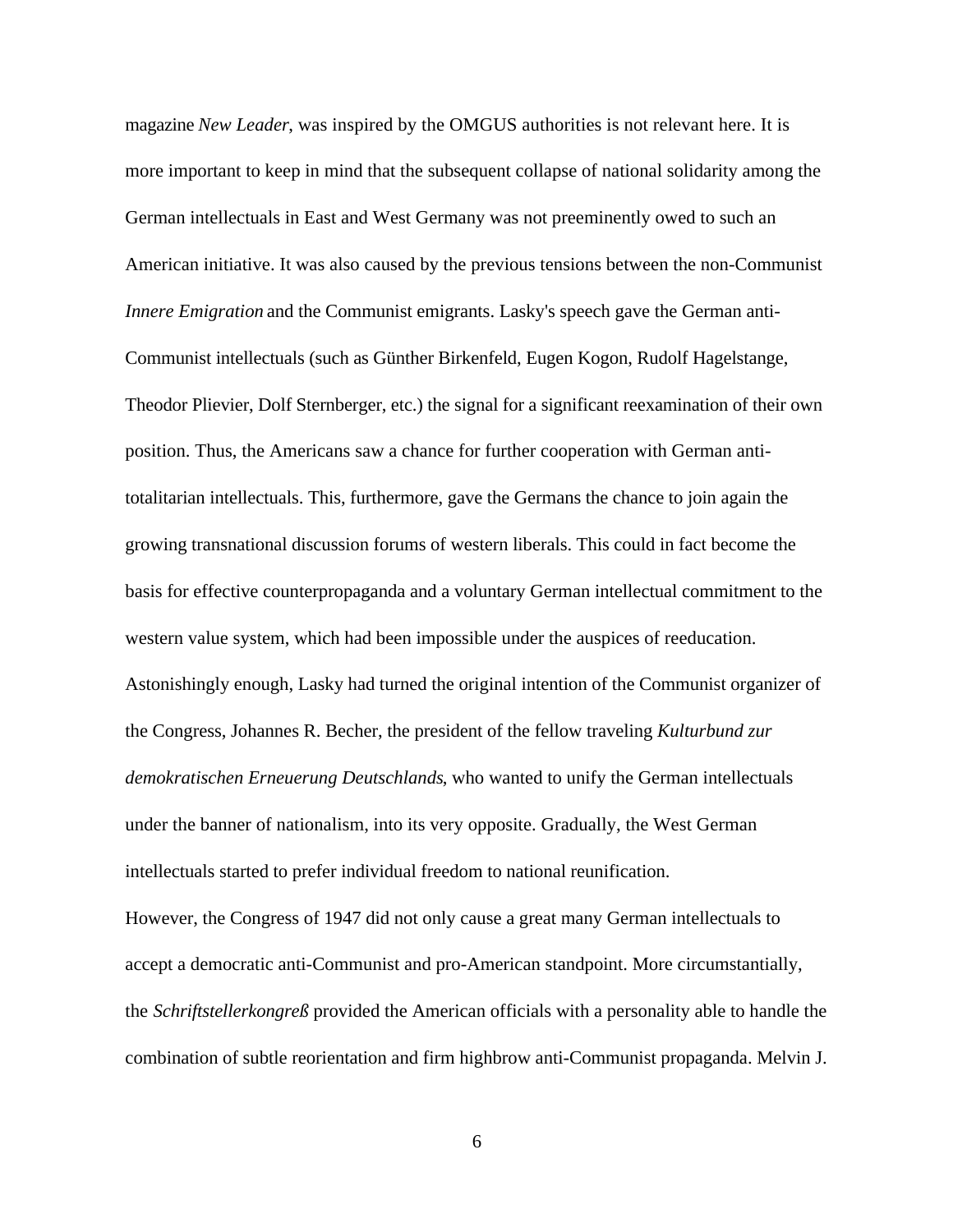Lasky<sup>15</sup>, a dedicated consensus liberal and supporter of the New York Jewish Intellectuals, former Trotskyite turned anti-Communist, apparently seemed to be the ideal man for any new propaganda project. The "Levitas boy"<sup>16</sup> was competent, thought to be brilliant, and had intense connections with the ADA, the New York Intellectuals and lots of European liberal intellectuals and socialist reformist politicians. The members of these groups served as contributors to *Der Monat*. Basically, the magazines of the New York Intellectuals (*Partisan Review*, *Politics*, and *New Leader*) <sup>17</sup> even influenced the style and the lay out of the new monthly magazine. Lasky wanted to transfer the sophisticated culture of discussion and the attitude of brilliance from New York to Berlin. Together with his German coeditor Hellmuth Jaesrich Lasky shaped the character of *Der Monat* until 1958, when he became editor of the CCF transatlantic monthly *Encounter*. His personal attitudes toward liberalism, pragmatism, cosmopolitanism and antitotalitarianism were crucial for the special appeal and the early successes of his magazine.

It was the Truman administration's operation "Talk Back" which finally provided the institutional framework for the development of *Der Monat*<sup>18</sup>. Since the spring of 1948<sup>19</sup> officials of the "Public Information Branch" (PIB/OMGUS) started discussing the creation of a new and highly sophisticated magazine. Up to this day it is still not clear whether General Lucius D. Clay or Melvin J. Lasky himself developed the initial idea<sup>20</sup>. But this is of no great importance because *Der Monat* could only survive as long as these two persons worked together. This was especially true in view of the internal conditions within PIB and the New York Field Office (NYFO). The latter was responsible for the shaping and the lay out of the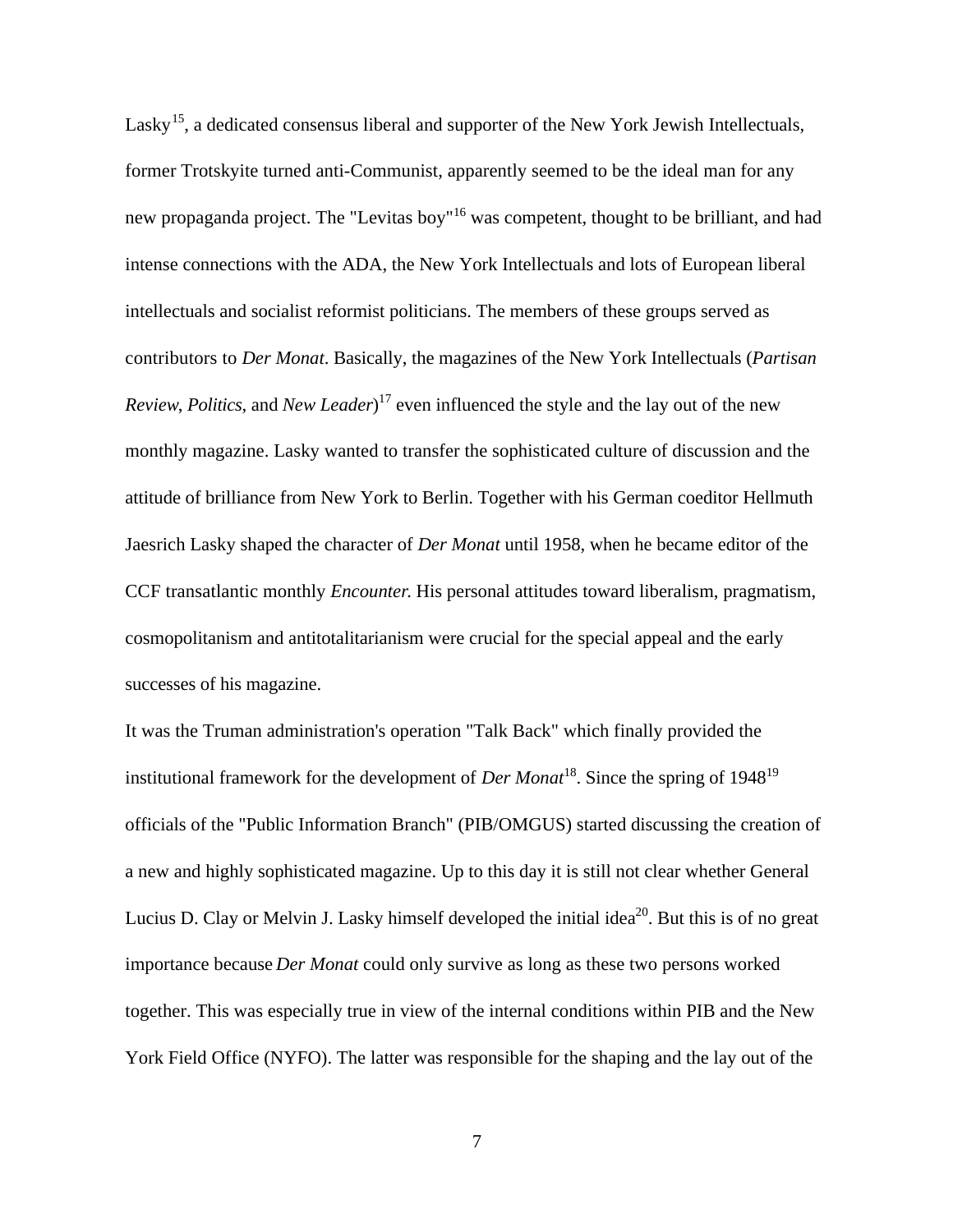American press in Germany. Ruben S. Nathan and Paul Kecskemeti from NYFO still tried to enforce an aggressive reorientation strategy as distinct from defensive anti-Communism<sup>21</sup>. They were not convinced that the Germans could already be trusted allies in the struggle against Stalin. In their thoughts, Germany still was considered a sort of laboratory for anti-Nazi nation building; mere anti-Communism seemed to be of minor importance. This was evidently incompatible with Lasky's optimistic viewpoints. However, the American administrators in Germany, headed by General Lucius D. Clay, backed Melvin J. Lasky. He sharply critized the ongoing determination of the NYFO which advocated aggressive reorientation<sup>22</sup>. This reminded him too much of the failed punitive reeducation. Lasky, Clay, and their allies had quite a different analysis. Fascism and Communism were only slightly different aspects of the broader concept of totalitarianism, and totalitarianism was based on party rule and the arbitrariness of a ruling elite. Fascist totalitarianism was as dead as a horse, but Communist totalitarianism seemed to be very much alive and expanding<sup>23</sup>. This clear and present danger of Stalinist aggression made anti-Communism obviously an absolute necessity. Such an argumentation did not imply that reorientation was meaningless. But his optimistic general anthropology and his specific knowledge of Germany and the Germans<sup>24</sup> had given Lasky the impression that a more subtle form of reorientation would be most helpful to reform the German mind and society. Particularly, the brave prodemocratic behaviour of the inhabitants of Berlin during the blockade of the city impressed Lasky and strengthened his believe in the capabilities of the Germans to reform themselves with some moderate help from the United States. Admittedly, Lasky was never naive in his judgements about the Germans.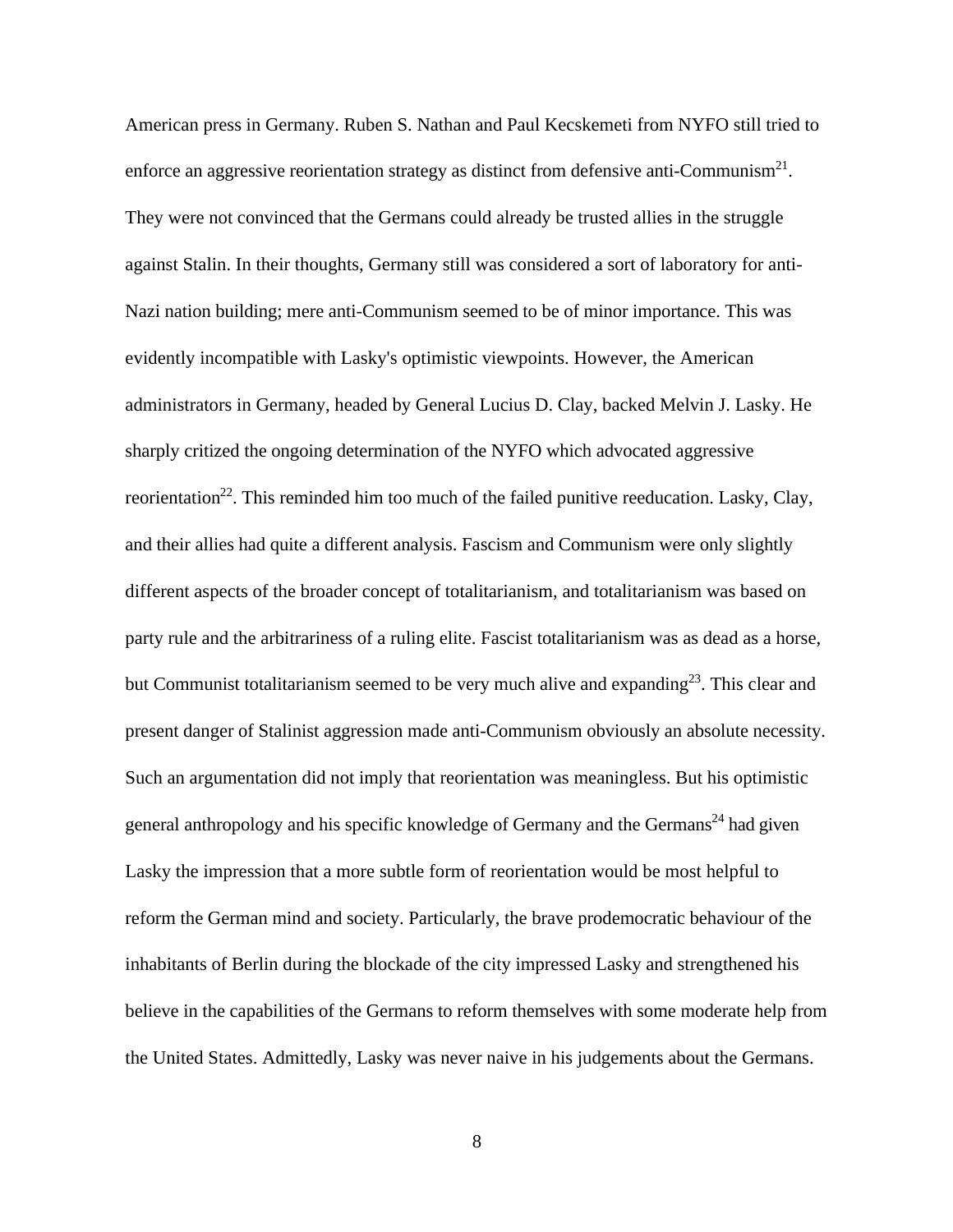He could become rather harsh, if they tried to escape the consequences of their past. One time, when Werner Krauss, the famous actor in the nazi anti-Semitic propaganda movie *Jud Süß*, made an appearance in Berlin, he even quarreled with his close friend Ernst Reuter. Besides, Lasky did fiercely fight every attempt of the director of *Jud Süß*, Veit Harlan, to succeed in the German intellectual and public scene.<sup>25</sup>

# II.

From the beginning, *Der Monat* was dedicated to a double strategy: Anti-Communism<sup>26</sup> was always combined with liberal democratic reorientation purposes $27$ . Based on antitotalitarianism and an optimistic anthropology, Lasky and his editorial staff tried to establish a universalist liberal value system with specific regards to the German situation. They understood their magazine to be a broad and sophisticated forum for intellectual discussions<sup>28</sup>. This allowed them to establish western, predominantly liberal ideas<sup>29</sup> not in form of plain propaganda but as part of an ongoing worldwide liberal debate, something very fascinating for the Germans after twelve years of isolation. However, Lasky did normally prefer contributors without a clear party preference. The only exception were reformist members of democratic socialist parties from the West European labor movement, as for example Willy Brandt, Ernst Reuter, R.H.S. Crossman, and Anthony Crosland<sup>30</sup>. Following a definite pattern<sup>31</sup>, most of the regular contributors were affiliated with the New York Jewish Intellectuals or their European liberal "family branches", like the circles of Nicola Chiaromonte, Ignazio Silone, Richard Lowenthal, and so on. Contributors with a totalitarian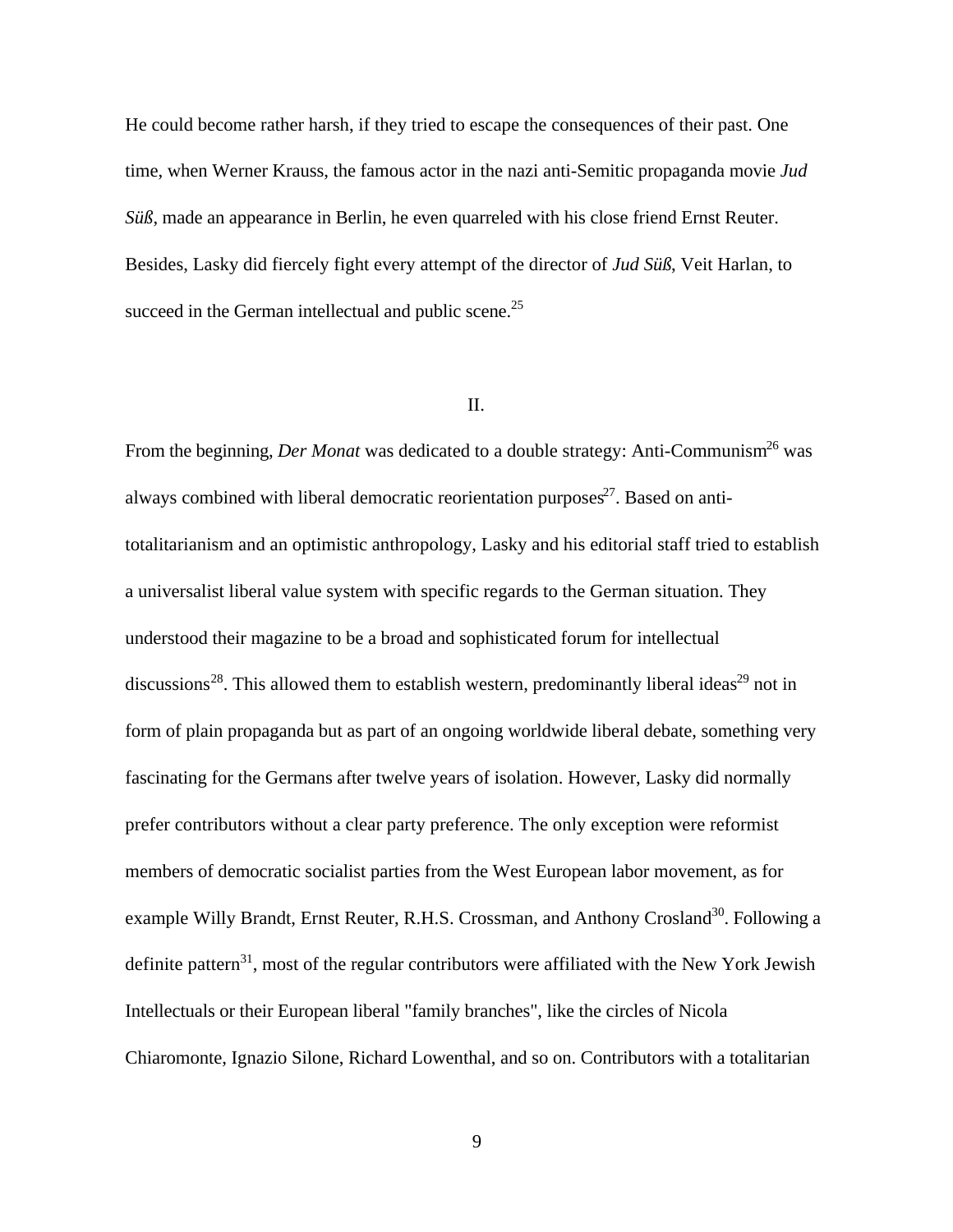background were self-evidently excluded, but even authors with a conservative or Roman Catholic perspective were of minor importance. Whenever they were published, their articles would be surrounded by well known consensus liberals correcting the other opinions. This tactic allowed *Der Monat* to present itself as a medium of vast ranging discussions without losing a strictly and overwhelming consensus liberal direction. Besides, the readers would find lively discussions and opposing viewpoints within the range of the overall aims of Lasky and Jaesrich. Moreover, Lasky never became just a subordinate of the American official institutions that financed *Der Monat*. His personality guaranteed the independence of the magazine on behalf of OMGUS, HICOG, and the Ford Foundation.

The basis of the magazines' reorientation program was twofold. On the one hand, it pictured the United States as the most important power fighting the evil of totalitarianism in the name of civil liberty as well as individual and cultural freedom<sup>32</sup>. The positive depiction of the United States did serve anti-Communism as well as reorientation or westernization aspects, because it provided the German reader with western, liberal democratic examples. However, Lasky did not believe in the USIS/USIA-style sterile hyperpatriotism, which denied any negative aspect of life in the United States. He wanted the Germans to take part in the reformist discussions of American consensus liberal circles. Thus, he served as a mediator who presented a positive, but subtly differentiated general picture of the United States, including aspects like the Negro issue, the elitist critique of mass consumerism, conformity, and McCarthyism<sup>33</sup>. Nevertheless, the central focus of his pro-American attitude was individual liberty. With some pathos did *Der Monat* always defend the American way of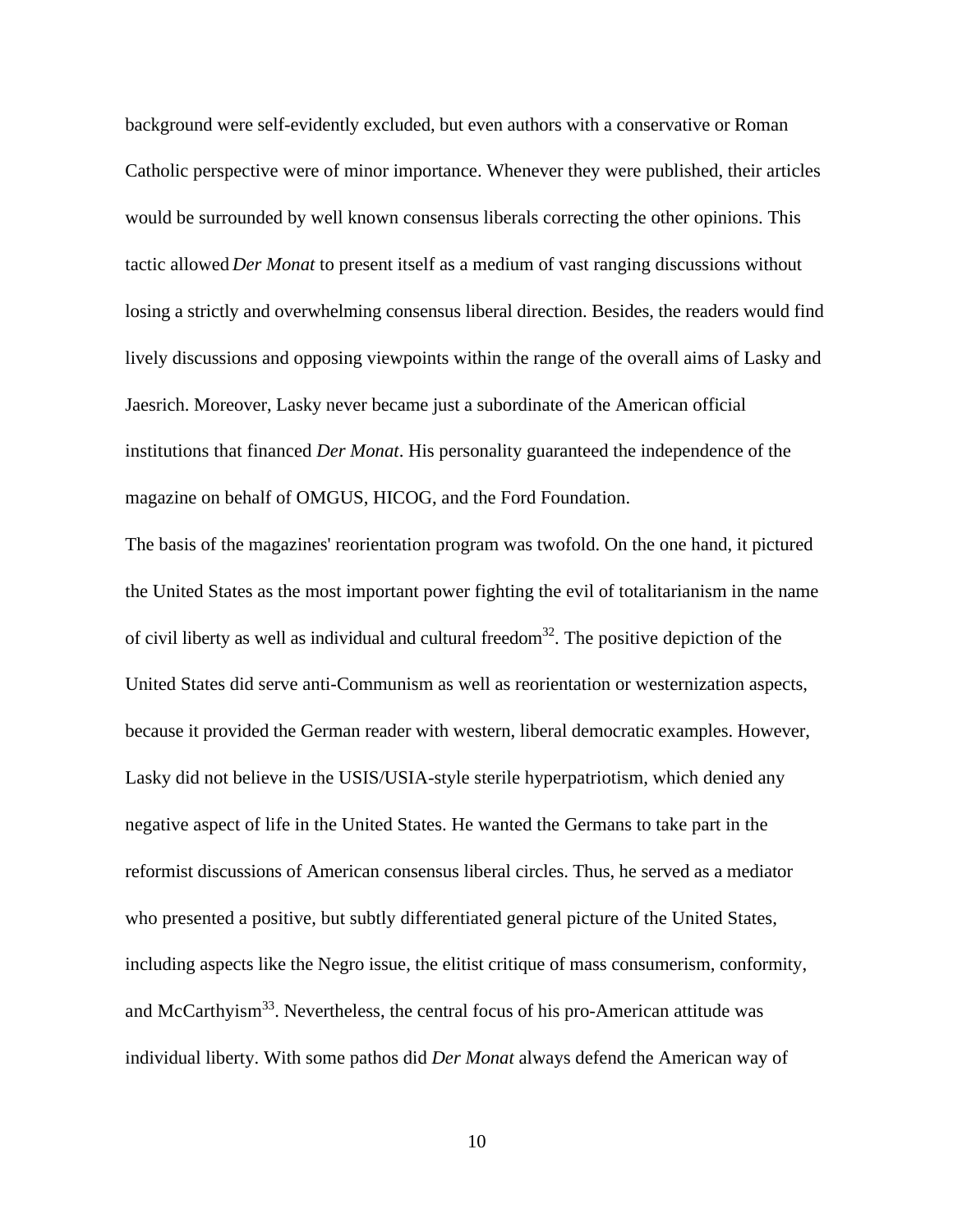defining individualism against more egalitarian or traditional communitarian approaches in the shaping of societies. Again, this was not only a matter of anti-Communism. The principle of individual and cultural freedom served as a vehicle to deconstruct conservative German positions, for example the primacy of the *(Volks-) Gemeinschaft* over the individual. The German intellectuals were forced to learn that freedom was to be the outmost and unconditional basis of a new Germany.

On the other hand, individualism served as an intellectual principle that was closely combined with the social and political aspect. The editors of *Der Monat* aimed at ending the German tradition of the nonpolitical intellectual. The quest for the political intellectual was related to another important item on Lasky's agenda. He and his American consensus liberals believed in a special variety of the so-called *Sonderweg* theory as conceived in 1915 by John Dewey, Georges Santayana, and Thorstein Veblen.<sup>34</sup> Differing from later, more advanced forms of this theory, which were sociologically based, the early approaches more or less concerned themselves with the history of ideas and with intellectual problems. According to this World War I analysis the Germans had left the common and rational way of western enlightenment at the very least with the philosophies of Kant and Hegel. The American thinkers believed that the formal duties of Kantian ethics and the non-individualist Hegelian teaching about freedom as inwardness and acceptance of necessity were erroneous and dangerous. They were simply not compatible with the realities of modern mass societies. *Der Monat* applied the *Sonderweg* theory to the theory of totalitarianism and made it responsible for the Nationalsocialist dictatorship and the antiliberal perversion of Marxist doctrines<sup>35</sup>. By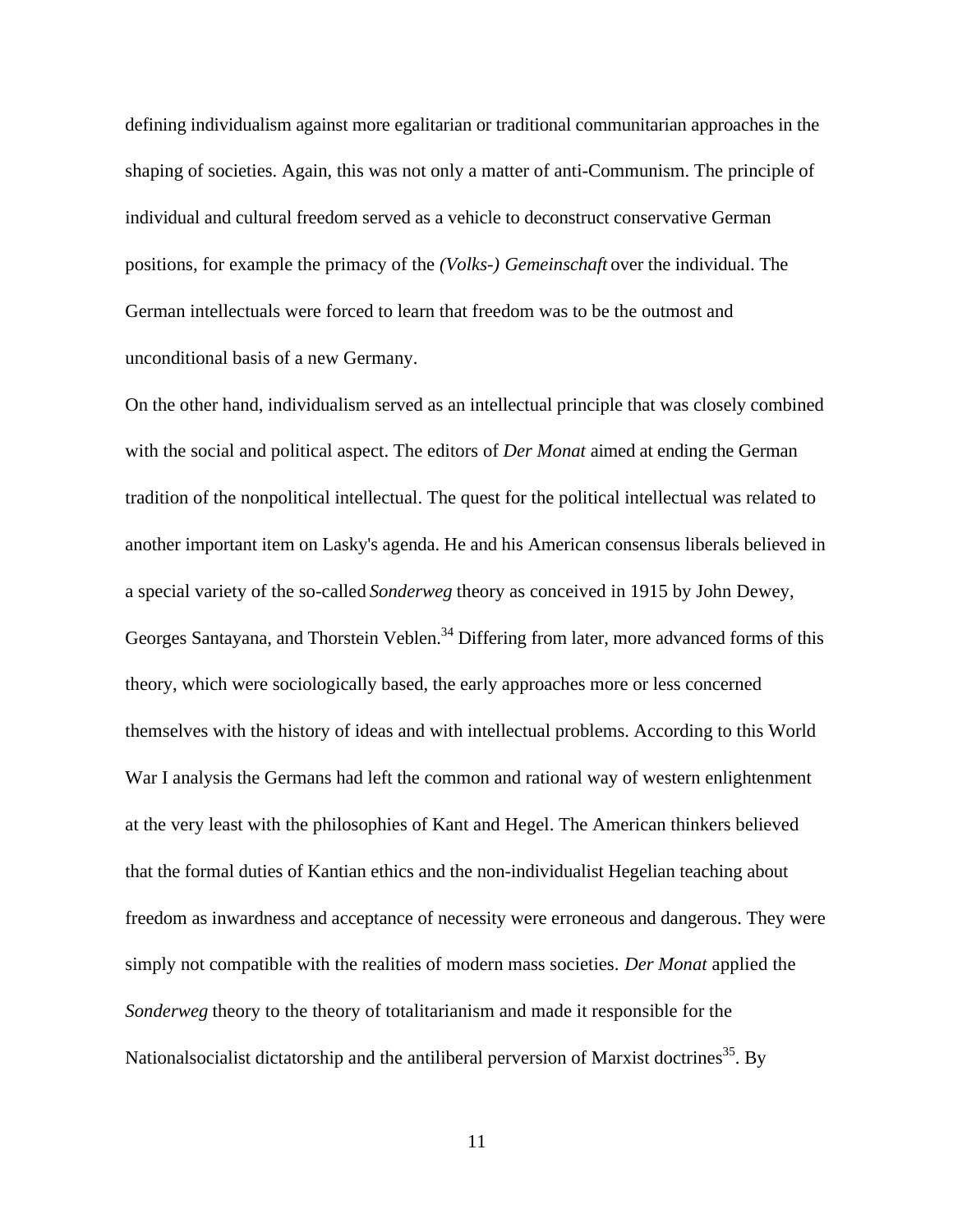introducing liberal individualistic and internationalist values into the German intellectual discussions, the monthly wanted to redefine the framing of these discussions fundamentally and not only by violence or superficially<sup>36</sup>. Somehow, *Der Monat* still struggled for the "ideas" of 1789," respectively for the "spirit of 1776," against the "ideas of 1914." In this way, one could remain being a Hegelian, Kantian, existentialist, or Thomist, but the very basis of one's intellectual approach should become liberal. Older traditions were reinterpreted and thereby made safe. In a further conclusion, the non-political intellectual, part of this specific German *Sonderweg* would vanish because of the superior concept of the liberal and politcal intellectual *Der Monat* propagated.

The magazine's editors and contributors were absolutely convinced that their specific interpretation was not only the most modern one but also the only one to cover every aspect of modernity. Whatever modernization crisis a society would be confronted with, liberalism and individualism as core elements of modernity would help the leading experts and intellectuals to find proper solutions. Progressivism, the New Deal, and the British New Liberalism were historical examples for this claim. Neither Hegelianism and its offsprings, nor existentialism and Kantianism had this pragmatic-modernist approach.

Besides, these modern principles provided the newly construed political intellectual with an adequate set of reformist, antiradical meanings. By further elucidating consensus liberalism the tradition of non-politicism became anachronistic and in the end dishonest. This could be furthermore achieved by another of John Dewey's assumptions: The reinterpretation of the German narrow concept of culture. *Der Monat* advocated the broad Anglosaxon concept of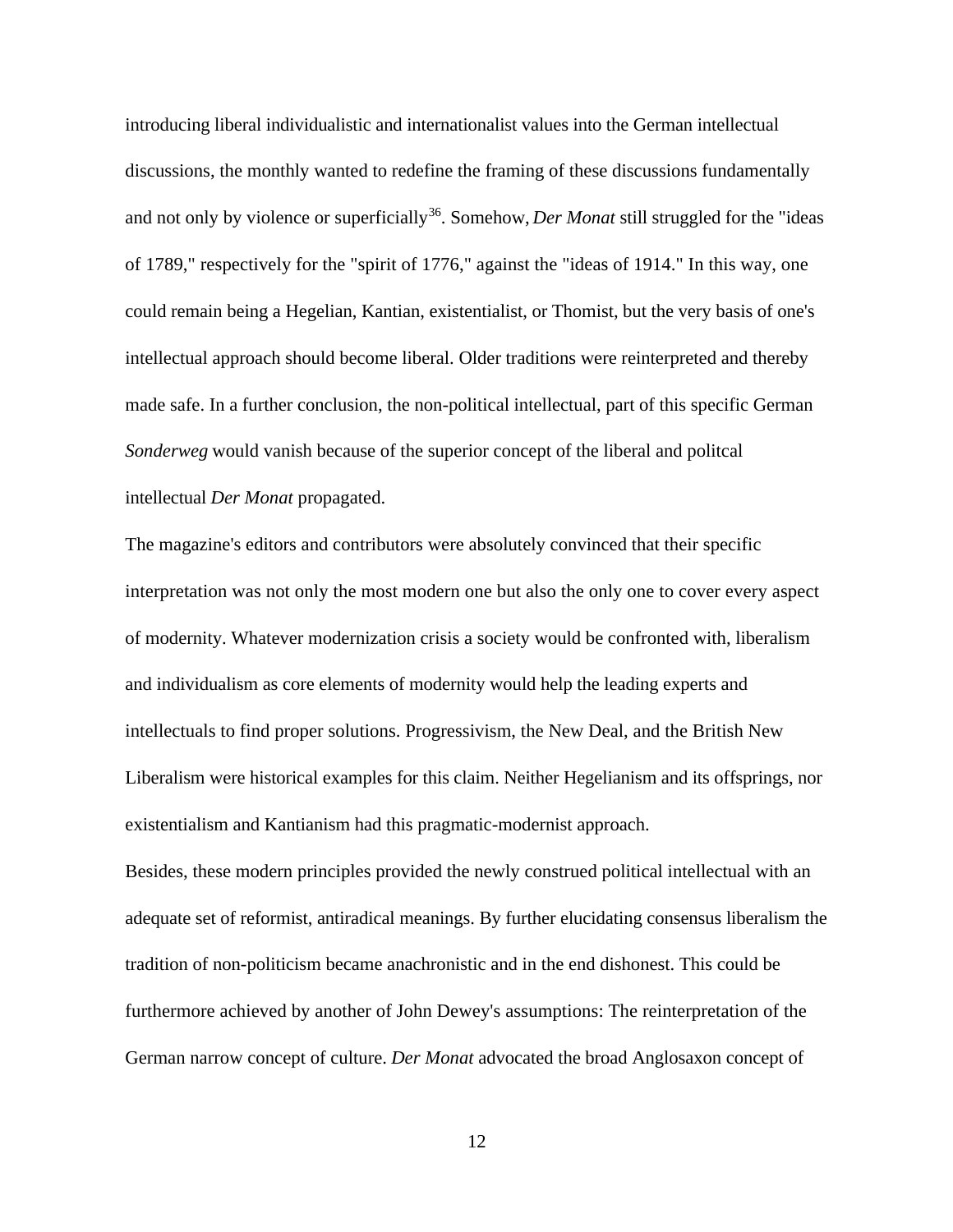culture which normally included politics and economics as well as mass consumerism or the highbrow culture to which the German concept was restricted. As a result of this reinterpretation it became possible to accept politics as an integral part of intellectual and cultural activity, at least step by step.

However, this approach was combined with grave restrictions. The most important was its dependence on preeminently pragmatist assumptions which were never really appealing to the continental European and the German minds. Even those who generally excepted liberal ideas thought of pragmatism as a second rate philosophy with far-reaching gaps in epistemology and noetics. Although *Der Monat* for over a decade featured pragmatism, many undoubtedly westernized German intellectuals, as for example Siegfried Lenz, still favored existentialism<sup>37</sup>, notwithstanding the well known neutralism of Jean-Paul Sartre. In so far, the reception of *Der Monat's* ideology became particularly ecclectic<sup>38</sup>.

Secondly, the pragmatist or progressivist *Sonderweg* theory was rather obviously the result of World War I propaganda. All three authors (Dewey, Santayana, and Veblen) had written in 1915, and the very perspective of their writing was all too clear. Therefore, these philosophers and sociologists were not able to correctly interprete the status of Hegelian notions, because they did not acknowlegde the fact, that Hegelianism had been declining since 1831. They moreover had never discussed contradicting opinions and authorities which accepted the Hegelian and Kantian notions of duty and freedom as compatible with individual liberty and liberalism<sup>39</sup>. They also overlooked the American Civil War tradition which held that the Germans were thought to be especially concerned with matters of freedom $40$ . As a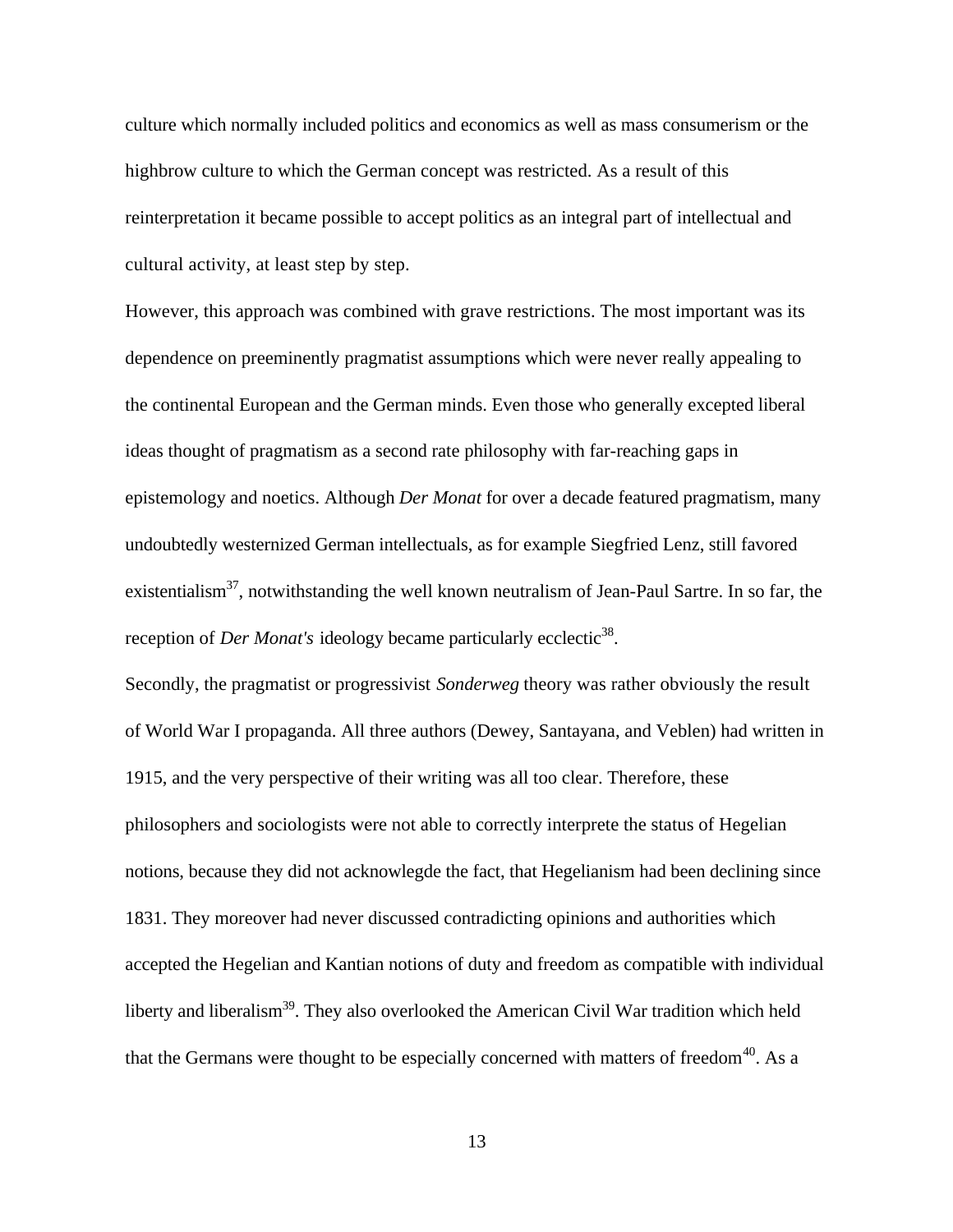result, the early *Sonderweg* discussions had to be interpreted as part of the progressive movement towards intellectual independence from Europe, in particular from Anglosaxon Hegelianism<sup>41</sup>, comparable to Turner's frontier thesis or Protestant fundamentalism. The progressive-pragmatist criticism was predominantly concerned with the Anglosaxon idealist movement, not with any German reality. As *Der Monat* was not able to change this impact of the *Sonderweg,* its reception in Germany was a problem. Only whebn in the 1960s the whole theory was based on economic, political, and social assumptions independent from the history of ideas, it would become an acceptable concept for a new generation of German historians influenced by the American revisionist historiography.

Thirdly and perhaps of special importance, *Der Monat* did never critically rethink its own analysis. Without reference to other traditions in Germany, for example the socialist, liberal, or Roman Catholic ones, Lasky and his men just adopted the argumentation of the ruling classes in Germany after 1871 and turned the formerly positive notions to the negative. German was still understood in the terms of the "ideas of 1914." Opposing viewpoints were interpreted as morally good, but "un-German." Lasky mistook the Prussian-Protestant notions as mirrors of historical reality. Therefore, one has to admit that a fundamental notion of *Der Monat's* reorientation and westernization efforts was oversimplified. Nevertheless, the overall pragmatist assumptions and approaches of *Der Monat*<sup>42</sup> concerning fresh notions of freedom, culture, and intellectual responsibility altogether successfully provided a firm basis for further attacks against the antiwestern traditions of German intellectuals. It is, however, striking that the journal normally did not seek an intensive debate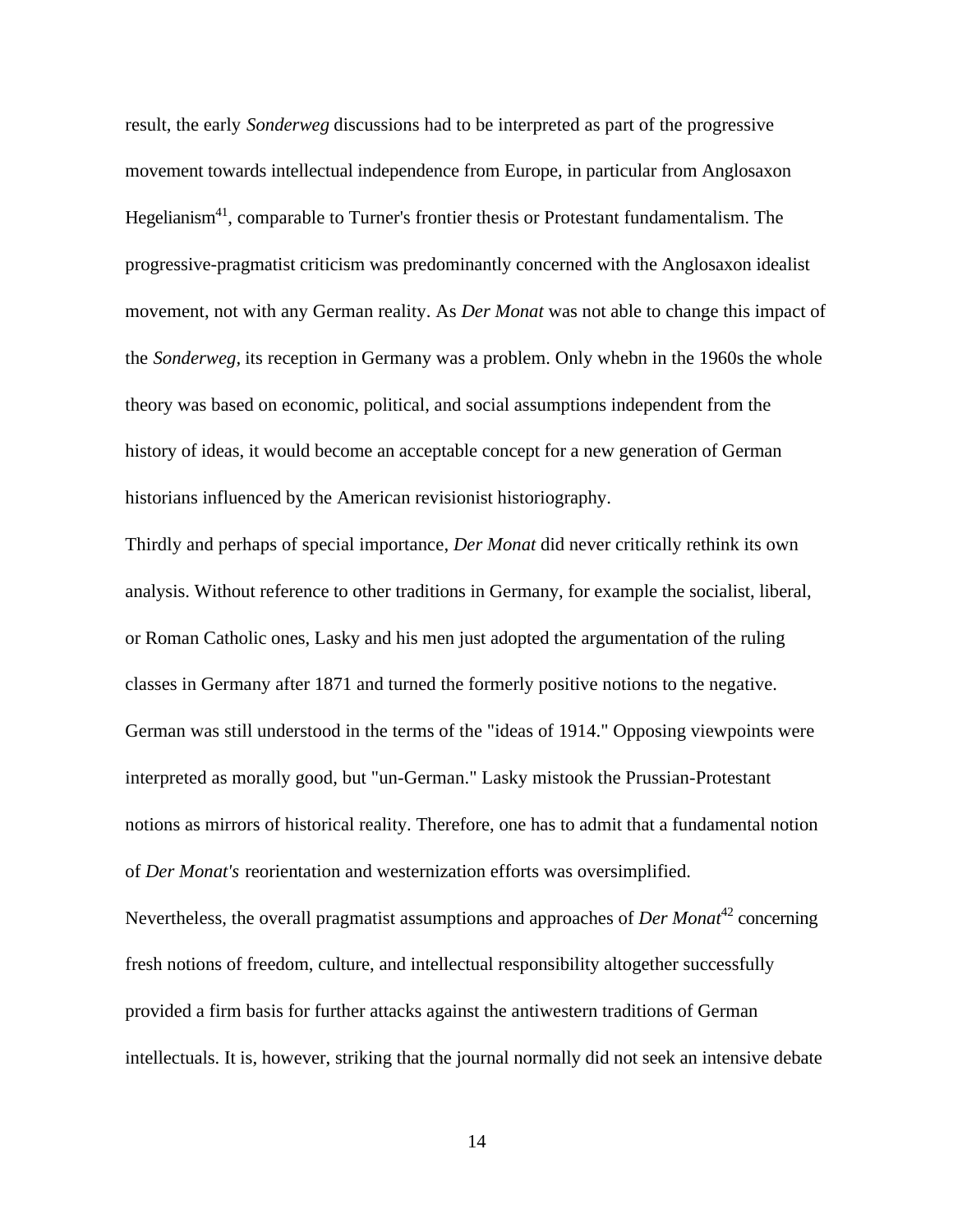about the immediate German past. In fact, *Der Monat* published a number of articles covering the nazi time, especially World War II and - not astonishingly - the German resistance against Hitler. One may suppose that this was caused by fears about negative German reactions, but this misses the reality of the 1950s, when the resistance was not yet part of the West German identity. On the contrary, the majority of the West Germans still believed the opposition against Hitler have been traitorous. Moreover, these few articles were part of a farther reaching pedagogic attempt which aimed at not only critizing, but establishing positive ideas about the German future. Anew, Laskys optimistic anthropology (and his anti-Communist goals) became fruitful.

The principle forward-looking concept of *Der Monat* was cosmopolitanism<sup>43</sup>, a result of Melvin Lasky's New York City Collge education. It was certainly a vague idea. Hitherto, cosmopolitanism had been predominantly used as a specific concept of the New York Jewish Intellectuals who wanted to describe their modern, humane, and urban attitudes without refering to Marxist internationalism. In itself, cosmopolitanism was opposing any variety of nationalist emotion. Lasky modified the idea and made it the central focus of his magazine in order to structure henceforth nearly every article on whatsoever a theme. Specifically, the discussions between intellectuals of different countries served as proof for the cosmopolitan structure of *Der Monat*. With the help of this concept, Lasky had the possibility to introduce international debates and standards of intellectual discussions to the German public by simultaneously overcoming nationalist attitudes. Obviously, this attempt was quite compatible with parallel American political efforts to promote the idea of European unity. In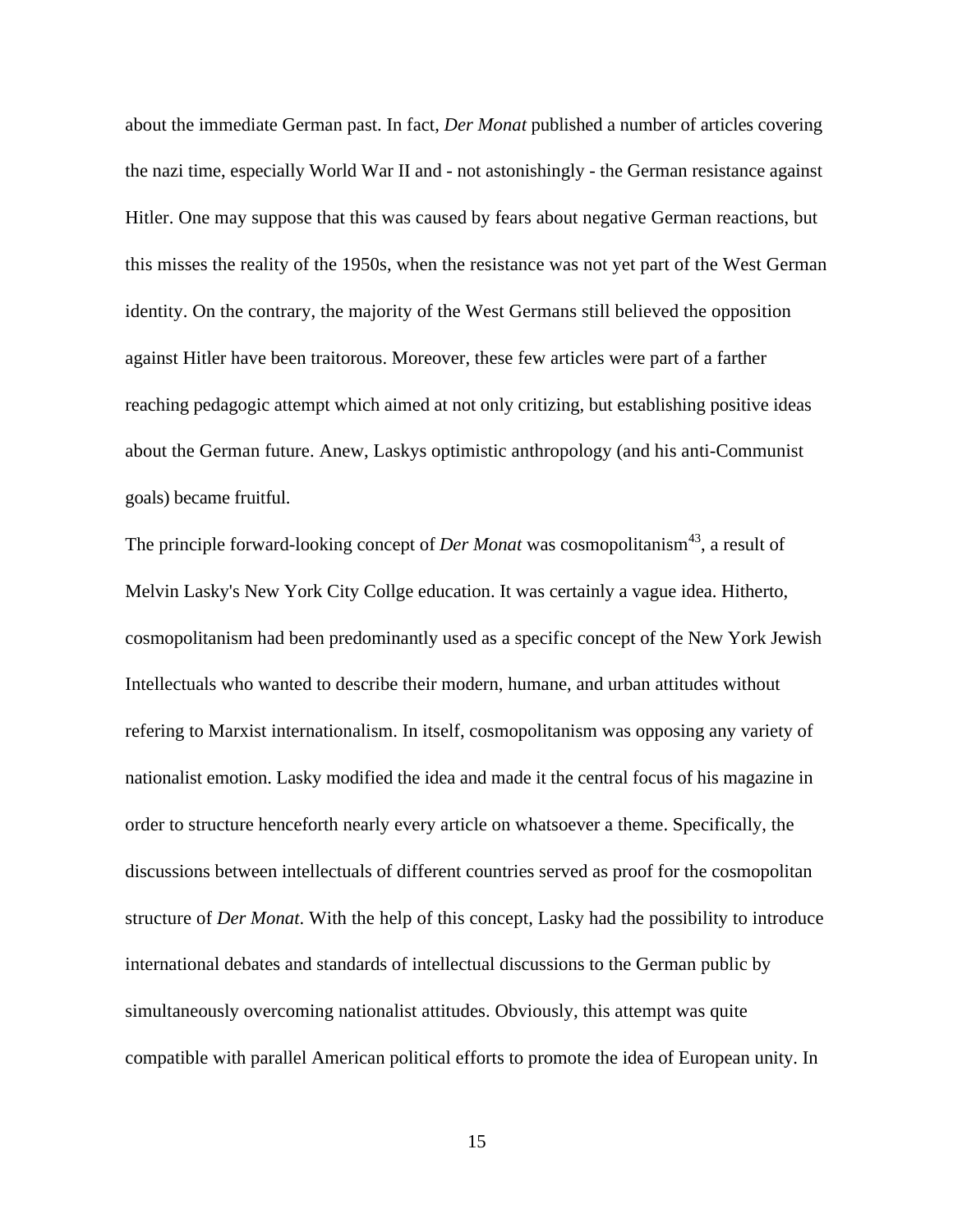was not by chance that many of the *Monat's* European contributors were members of the European liberal integrationist movement. The same was true for the CCF.

The mixture of progressive liberal pragmatism and cosmopolitanism moreover allowed *Der Monat* to present itself as dedicated to the European and American enlightened liberal democracy, without closer examination of the differences between, say, the French or continental European version of enlightenment and the Anglosaxon tradition. Lasky always stressed the common agendas of European, British, and American matters of concern. Insofar he was a model westernizer. This helped him furtheron to signal his readers that *Der Monat* was not just another standard instrument of American propaganda, but a unique catalyst for the reawakening of common westernity in Germany.

Recognizing this general framework of Lasky's and *Der Monat's* ideology, we may now better understand the function of anti-Communist propaganda within the magazine's reorientation and westernization efforts. It may be possible to analyze the anti-Communist approach of *Der Monat* in itself, respecting the circumstances of the Cold War. But this would only reveal part of the truth. Anti-Communism was likewise part of the reorientation, at least in the eyes of dedicated consensus liberals. Not only did antitotalitarianism teach this, but it also was a result of pragmatist and cosmopolitan reflection. Hegelianism seemed to be the theoretical foundation of all totalitarian systems, but the lack of cosmopolitanism was a significant aspect of fascism and Communism. The campaign against Jewish cosmopolitanism during Stalin's rule was a clear proof of this thesis. Besides, anti-Communism as a part of antitotalitarianism had the positive sideeffect that the majority of the Germans - living in a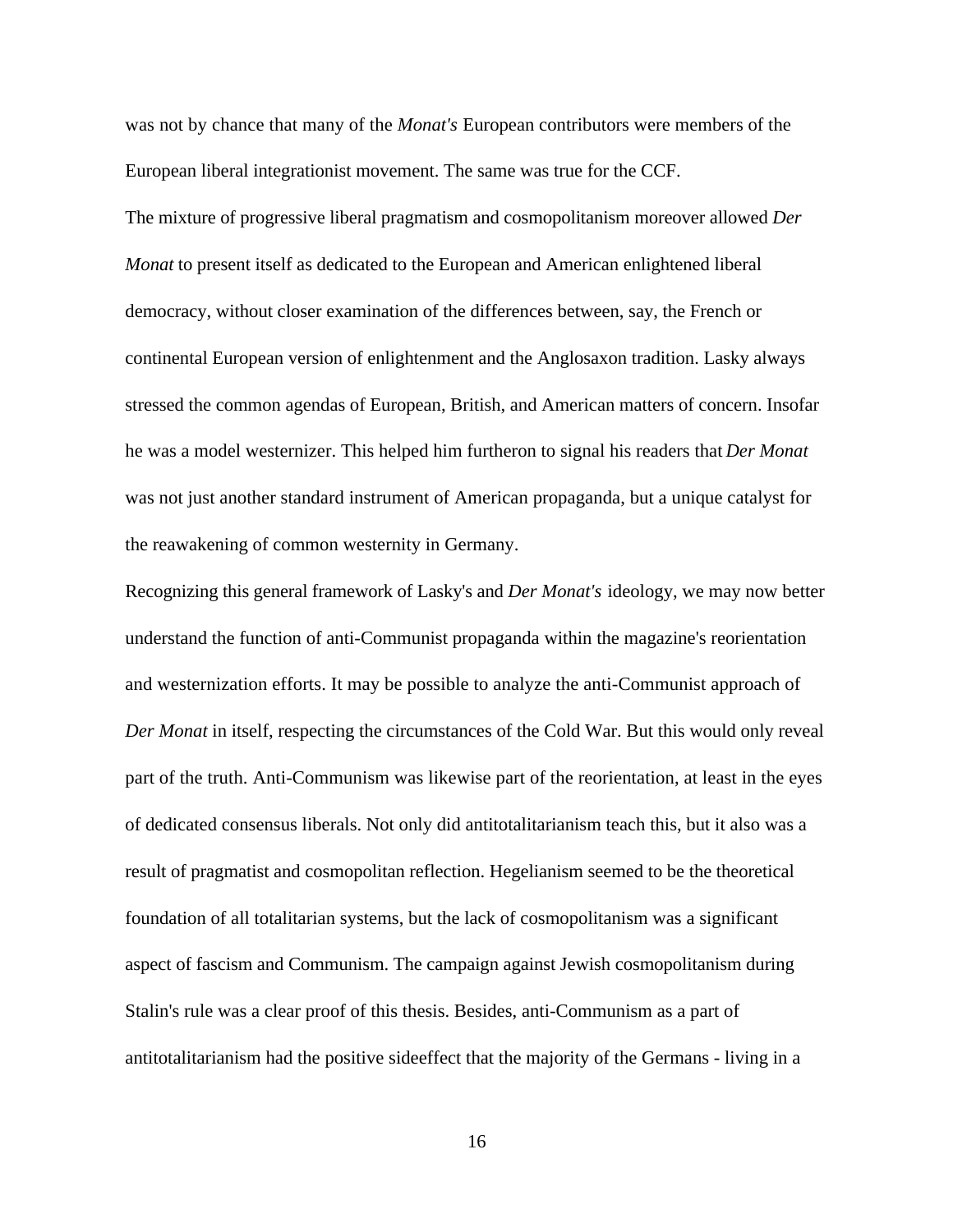postwar society searching for integrative moments - was strictly anti-Communist. By adapting the antitotalitarian version of anti-Communism it was possible to introduce the underlying liberal assumptions without risking too radical a defense reaction. Finally, these reflections necessarily led to a critique of national neutralism and the readiness especially of national-conservative Protestant circles to favor reunification in comparison with westernization and liberal democracy<sup>44</sup>. Just as well, the same agumentation afterwards allowed to combine westernization and *Wiederbewaffnung* (rearmament). National neutralism and the primacy of reunification and disarmament became anachronistic, and antimodern ideologies were hence unable to compete with liberal ideas about modern industrial societies, at least in the minds of consensus liberals.

The latter two points became even more evident when *Der Monat* in the late 1950s and early 1960s adapted the end of ideology hypothesis<sup>45</sup>. The specific debate resulting from this new idea was part of a campaign started by the CCF in 1955. Its pivotal aim was to give consensus liberalism a new "vital center" after radical anti-Communism had lost its impact with the death of Stalin. Raymond Aron, Edward Shils, Daniel Bell, and Seymour Martin Lipset supposed that modern industrial and mass consumerist societies would gradually and with some necessity overcome ideological standpoints. In general, they deduced from liberal premises a future noncontingent development that would destroy ideology as a misperception of reality. Liberalism, however, would survive, because it was a perfectly adequate apperception of reality and in the avantgarde of progress, affluence, democracy, and peace. It is hard to miss the nearly Marxist approach of historical and social prognosis in this theory.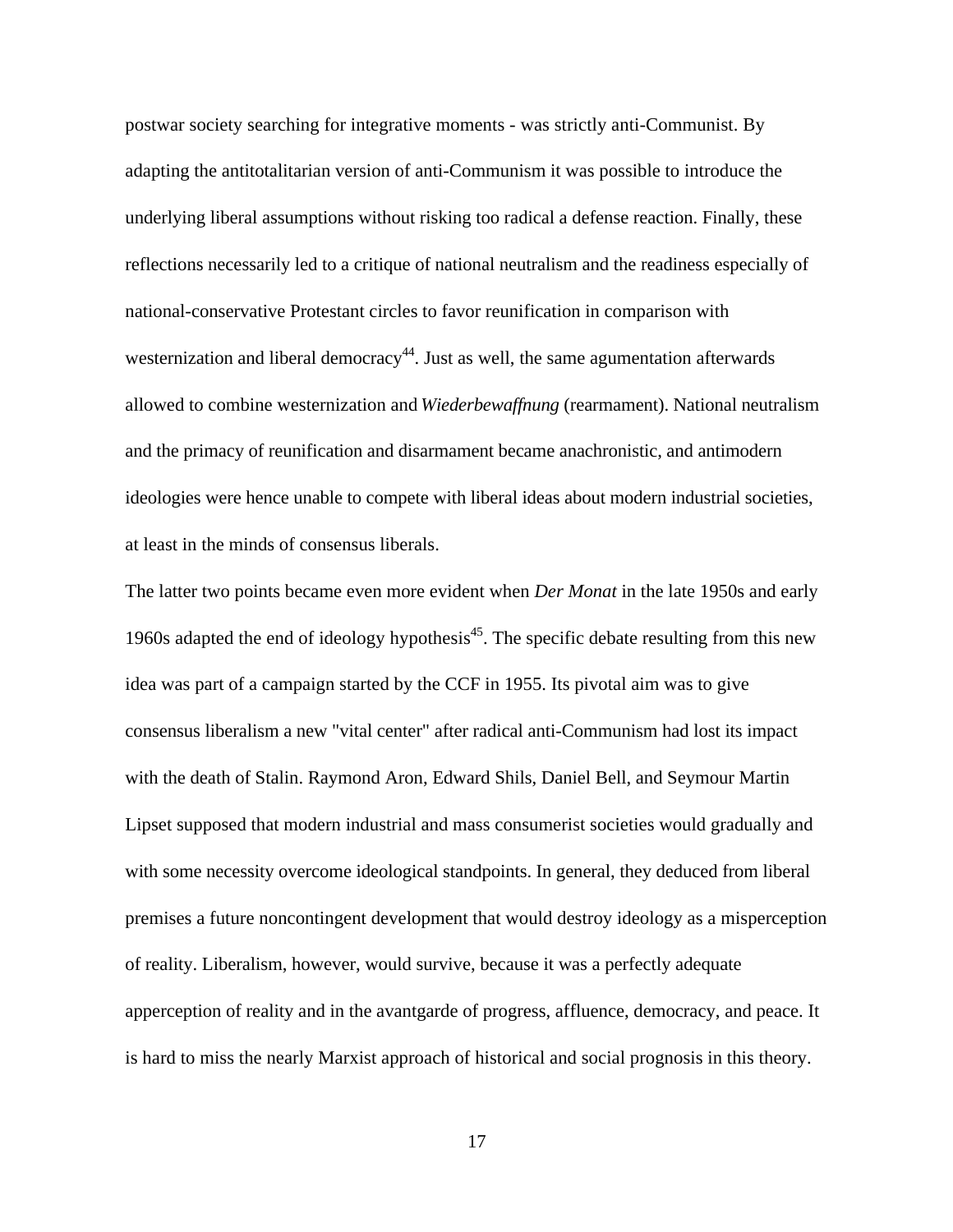Therefore, there were many aspects that could be critizised. One may start with the fact that Shils, Bell, and the others were always reflecting different developments in differing terms from different viewpoints and that their concept of ideology, which resulted from the Marxian-Mannheimian tradition, was superficial. The New Left critics thus argued with some persuasiveness against the impacts of the end of ideology. Nevertheless, it was this technocratic vision that gave in the later 1950s new life to formerly pathetic struggle against totalitarianism. The passion of the early 1950s became outmoded. By more and more using the modern, technocratic language and the skills of social and political sciences, *Der Monat* and the CCF were able to transform their remaining ideological setting into the language of a new age. Thus, both could survive for some more years and even boast that they were still shaping the international intellectual and academic debates. In the end, it was just the language that changed while the ideology remained intact, but it started to outlive itself. However, this development confirms the thesis that the fundamental ideas of *Der Monat* (and the CCF) always included much more than pure and simple anti-Communism, and that the anti-Communist paradigm was rather versatile.

## III.

As the last few passages about the ideological foundations and developments of *Der Monat* have shown, the journal did never act in a political, intellectual, or organizational vacuum. On the contrary! Again, it was Lasky who masterfully handled the practice of networking. He had started it already in the years previous to the founding of *Der Monat*, and afterwards he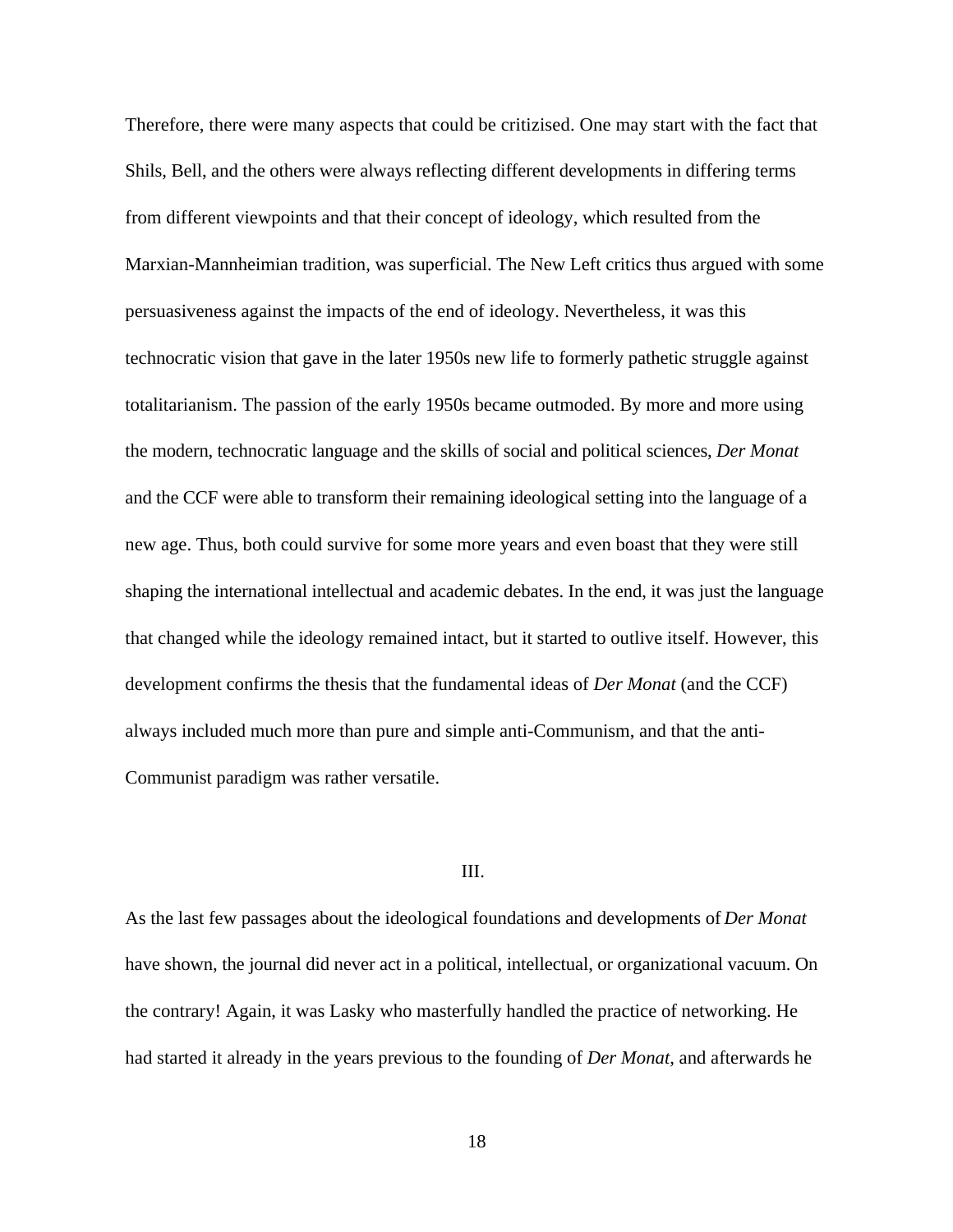was able to fall back upon the different circles he knew. As mentioned above, the New York Jewish Intellectuals and the ADA played a decisive role in Lasky's plan. With the help of these organizations, he was able to establish an ideologically coherent and well motivated pool of contributors for his magazine. The motivation of the ADA members and even more so of the New York Intellectuals was quite simple. They wanted to export their right-wing New Deal liberalism which had been so successful in overcoming the sectarian struggles of the  $1930s<sup>46</sup>$ . In particular, they wanted to fight any possible form of philo-Sovietic progressivism and neutralism by offering an anti-Communist, reformist perspective, including free market democracy and social reform. Thus, they thought of themselves as moderate reformers with a left-wing liberal, anti-Communist agenda. Some conservatives and the "House Un-American Affairs Committee" HUAC tended from time to time to misjudge them as Communists, Trotskyites, or Bucharinites<sup>47</sup>. As the majority of Lasky's contributors from the American intellectual scene were Jews, their antitotalitarian commitment rooted deeply in their personal experiences with Stalinist and fascist repression. These early anti-Communist consensus liberals were never just opportunistic ad hoc antitotalitarianists, they really believed in what they were doing. In their eyes, Communism was morally discredited after the great purges, the assasinations during the Spanish Civil War, and the Hitler-Stalin pact. Moreover, they accepted the moderate New Deal and consensus liberalism as an altogether superior solution for modernizational crises, guaranteeing both individual freedom and a combination of progressive social engineering and Keynesian economics.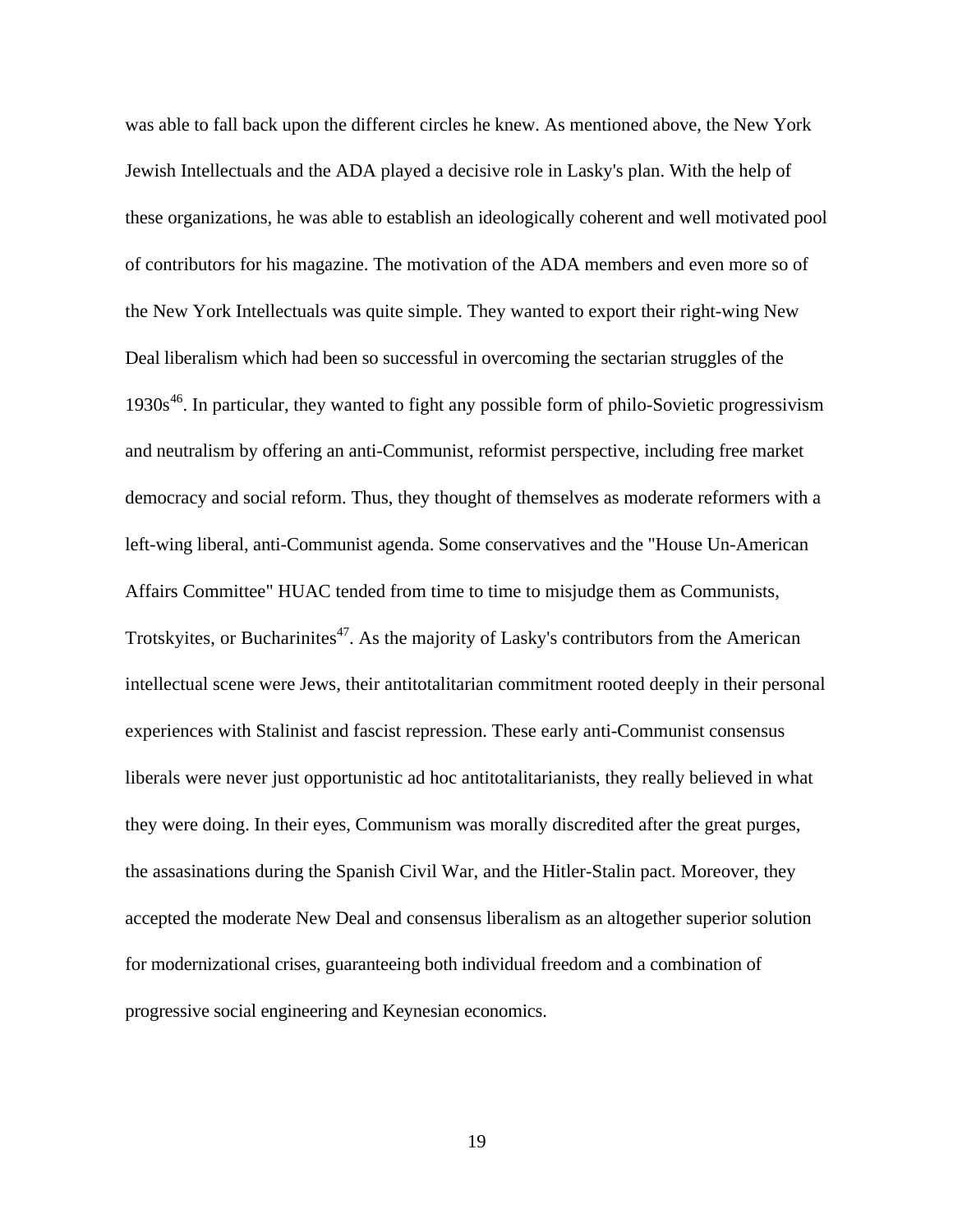After 1946, the ADA and the New York Intellectuals adapted Wilsonian internationalism practically and searched together with the anti-Communist forces of the A.F. of L. and the CIO for transnational cooperation. They even anticipated the Truman administration's activities in Western Europe. This coincided with parallel efforts of non- and ex-Communist intellectuals in Europe who were involved in a bitter conflict with rivaling forces of fellow travelers, neutralists, and Communists<sup>48</sup>. Among those who struggled most effectively was Arthur Koestler, assisted by his friend of from former days in the Münzenberg apparatus of the KOMINTERN agitprop department, Manès Sperber<sup>49</sup>, as well as Ignazio Silone, George Orwell and others<sup>50</sup>. Lasky, then already editor of *Der Monat*, was the right person to coordinate the transatlantic developments. This became ever more urgent, when in April 1949 the first American cooperation with European intellectual anti-Communists in Paris had failed<sup>51</sup>. Sidney Hook, one of the veterans of John Dewey's silently expired "Committee for Cultural Freedom" (1939-1942), had tried to repeat the success of the "Americans for Intellectual Freedom" (AIF) against the fellow traveling World Peace Movement during the Waldorf-Astoria conference in March 1949. Together with James T. Farrell from the ADA and rank and file members of the New York Intellectuals, the AIF had wanted to beat the Sartrian neutralists on their own field, which proved to be impossible. But from April 1949 on Koestler and Lasky joined the common efforts. Since then, plans about a major antitotalitarian congress of famous intellectuals from all over the free world were under discussion. At the same time, a highly significant person made arrangements from the background. The CIA field agent Michael Josselson<sup>52</sup>, who would from 1951 on dominate the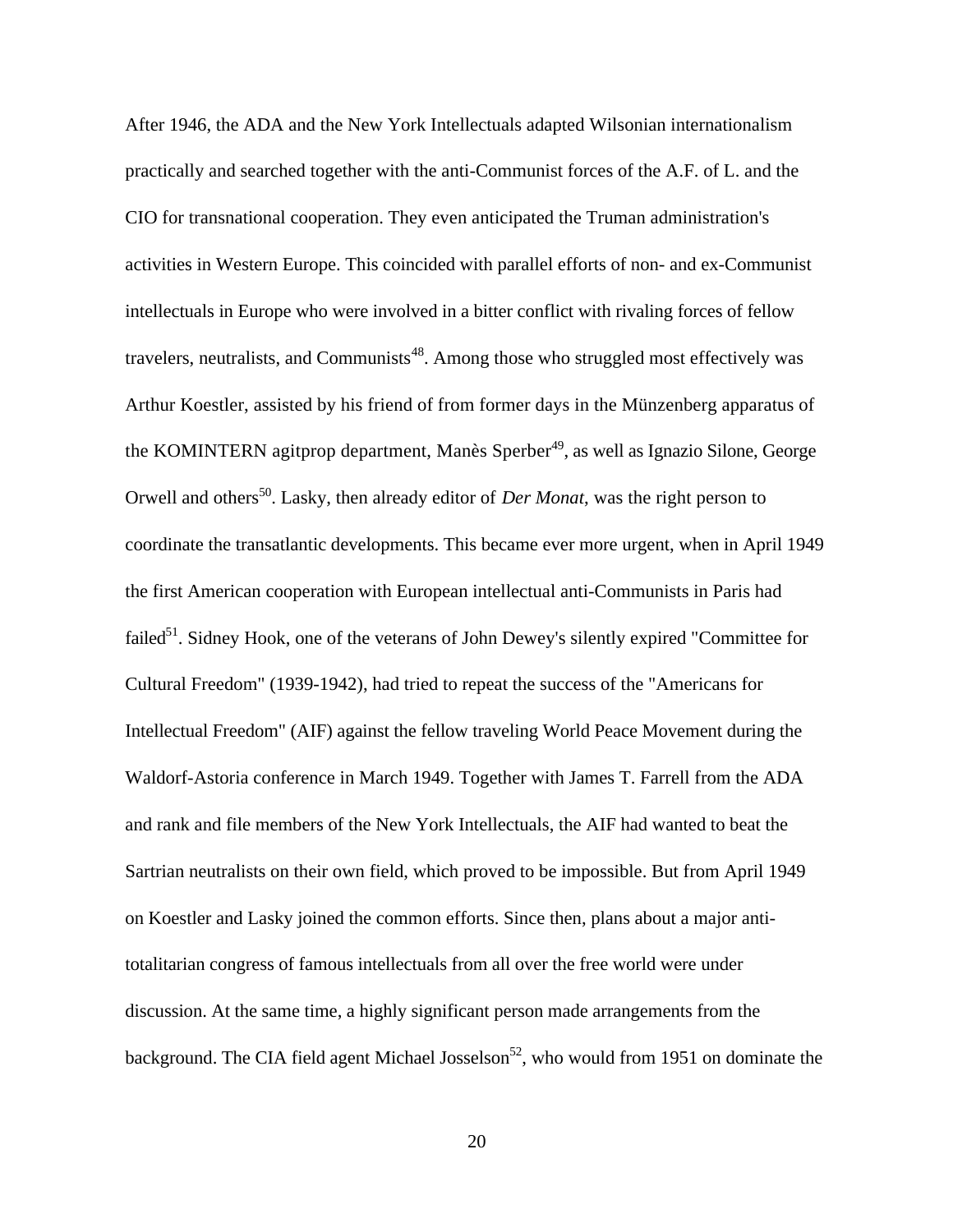CCF as executive secretary until 1967, managed to work together with the rather inefficient intellectuals from the United States and Europe. His and Lasky's breadth of intellectual scope made the broadening of *Der Monat's* outlook possible. Together with Jay Lovestone and Irving Brown from the A.F. of L., the CIA was willing to support the Congress project. Since August 1949 Lasky discussed the plan with Hook, Franz Borkenau, and the former leader of the German Communist Party Ruth Fischer<sup>53</sup>. It was he who involved German social democratic politicians like Ernst Reuter and Otto Suhr as sponsors. Furthermore, he in December 1949 launched the Congress idea with the help of the French socialist David Rousset at a cultural conference of the European integrationist movement in Lausanne. This made the Europeans believe that the whole idea was a spontaneous European plan without any inspiration from the United States<sup>54</sup>. Lasky afterwards organized the enormously successful congress with its 121 participants at Berlin just at the time when Communist troops were invading South Korea<sup>55</sup>. The very success of the conference in summer 1950 was perpetuated by an organisation based in Paris. This CCF was led in a rather restraint, but direct manner by CIA agent Michael Josselson.

*Der Monat* and the CCF were closely connected. The contributors to *Der Monat* founded the CCF, and after 1950 it was the members of the CCF who published in *Der Monat* and the other CCF magazines all over the free world. Even before 1958, when *Der Monat* became directly part of the CCF's press empire, its editors joined the organization's editorial board<sup>56</sup>. Twice a year, Lasky, Jaesrich, Josselson and others like Irving Kristol from *Encounter* or Francois Bondy from *Preuves,* met and discussed issues regarding the content and the form of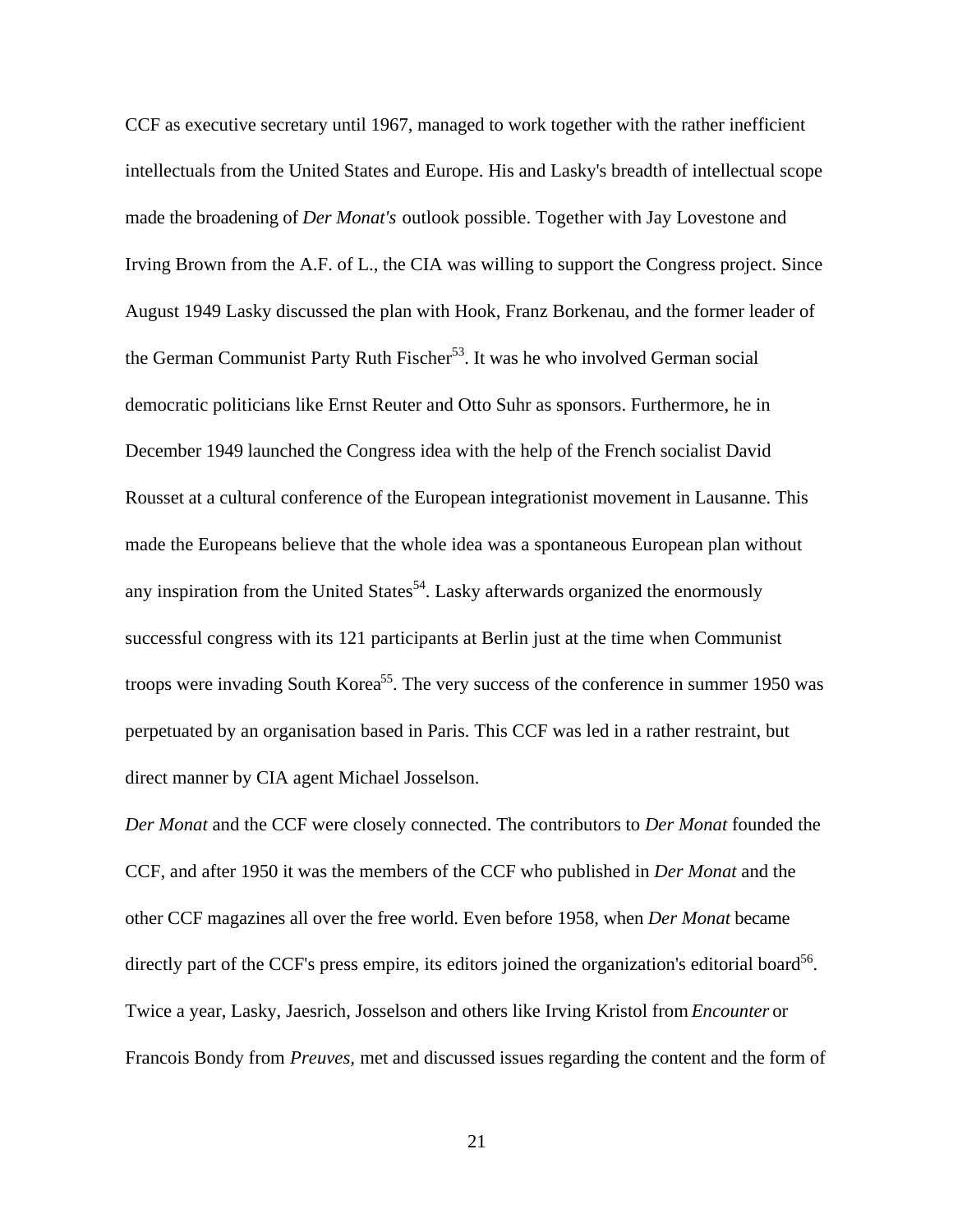the magazines. Thereby the CCF became a central clearing office for the spreading of consensus liberalism as an ideological foundation for a common western thought and a basis of anti-Communist antitotalitarianism. The organization was never totally dominated by the Americans<sup>57</sup>, that is by the United States government. Such domination was not necessary because its members were devoutly dedicated to the topics of consensus liberalism. What they did, voluntarily they did and out of clear conviction, not because they were mercenaries of anti-Communism. Most of the CCF's members did not even know of the CIA funding. Moreover, the congresses and seminars of the CCF created a personal liberal and transatlantic network that closely linked different intellectual communities in the United States, Western Europe, India, Australia, and Scandinavia. This was more than one could expect from a magazine, its contributors and readership. This personal linkage helped to transport subject matters obviously underrepresented in the magazines dedicated to questions of literature, theater, and politics. The CCF could push economic and political agendas much more directly. Thus the CCF used its seminars, especially after 1955, to bring together Keynesian and semi-Keynesian economists and politicians from the Democratic Party with reformists from the European socialist and labor movements<sup>58</sup>. Again, the ADA had a key function in this network. The Europeans were offered a flexible and general framework of reformist ideas like consensus liberalism, consensus capitalism, social engineering, individualist notions of liberty and human rights that always included a democratic and overall reformist capitalist perspective. These concepts differed as much from European etatist traditions as from the classical republicanism of the Jeffersonian-Jacksonian tradition. In the end, the aim was to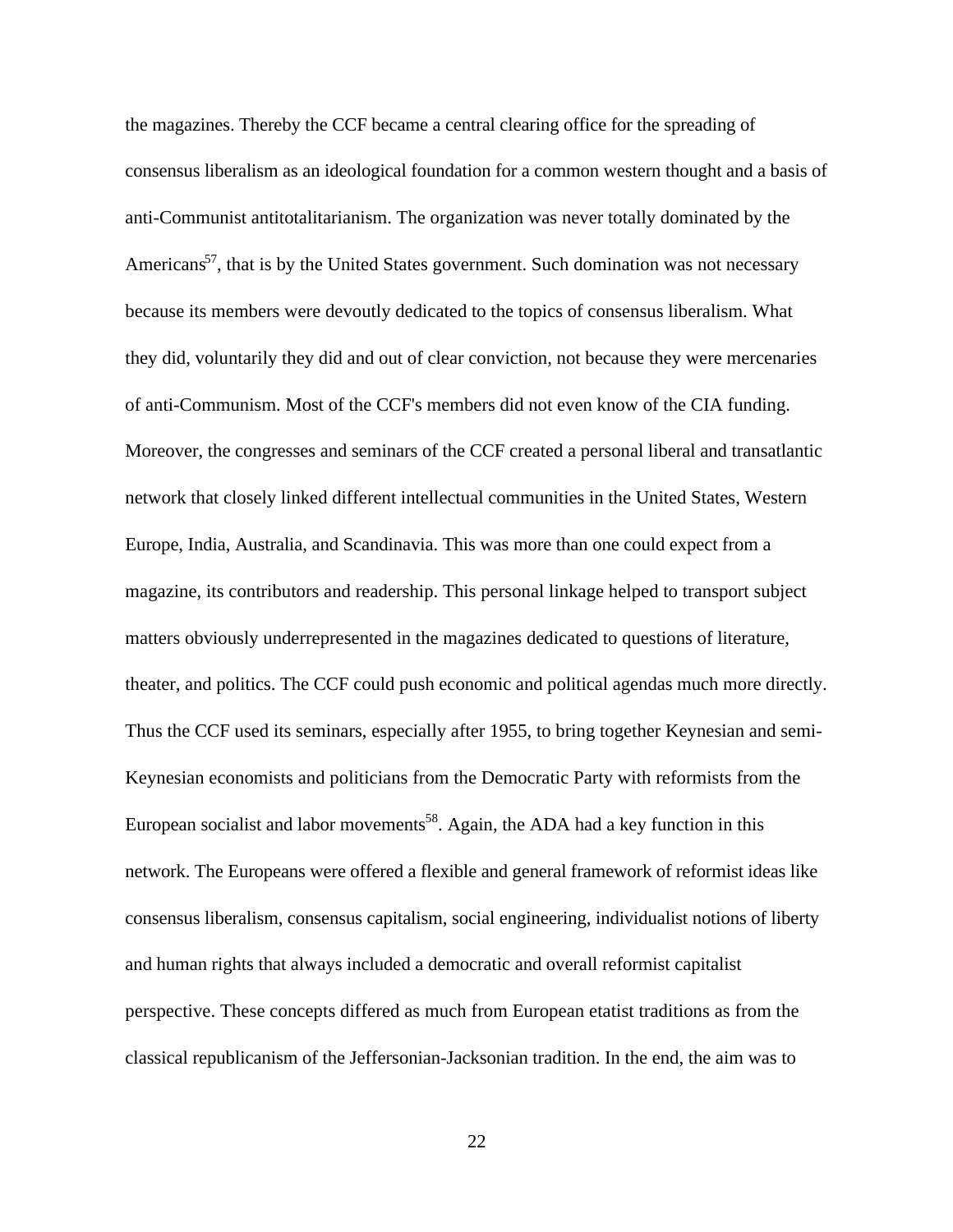create the intellectual preconditions for a broader European-American consensus including social democrats, right-wing socialists, liberals, and Christian democrats, perhaps even some sort of "bipartizanship." This could provide a foundation for United States hegemony and European integration.

However, the CCF was not only a supplementary organization of *Der Monat* on a transnational and personal level. The German branch of the CCF could also be helpful in integrating German intellectuals and politicians into the networks of transatlantic liberalism and cultural debate. Over the years, many well-known German writers, academics, and foremost, journalists and other opinion leaders became members of the German CCF (Carlo Schmid, Max Brauer, Willy Brandt, Karl Schiller, and Otto Suhr from the SPD; the journalists Marion Gräfin Dönhoff, Theo Sommer, Franz-Joseph Schöningh, Peter Coulmas, Marcel Reich-Ranicki; the writers and editors Heinrich Böll, Siegfried Lenz, Stefan Andres, Rudolf Hagelstange, Rudolf Pechel, and Joseph C. Witsch; and the academic Bruno Snell; also several influential members of German TV and radio broadcasting corporations). But in the end, this attempt failed because the fragmented intellectual life in Germany was not comparable to that in intellectual centers like New York, London, Rome, and Paris, which served as pattern for the CCF<sup>59</sup>. Nevertheless, the German branch of the CCF is still of some interest as it shared the principles of *Der Monat* much more purely than the early CCF which was dedicated to radical anti-Communism. The Germans were hardly concerned with the dangers of Communism. They acted against reactionary fraternities, neofascism, anti-Semitism, neutralist activities, and Roman Catholic integralism $60$ . Meanwhile, the international CCF, though not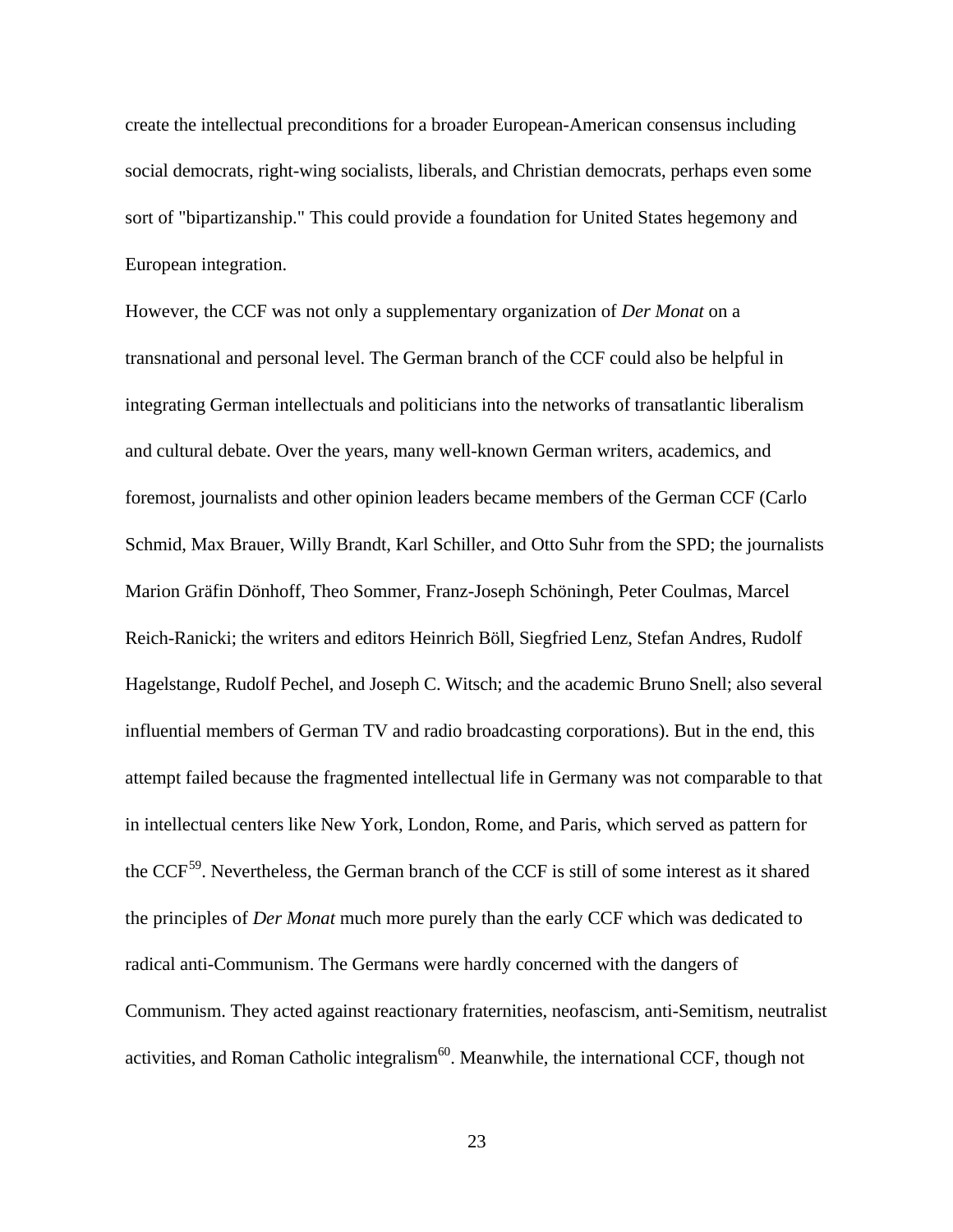dogmatically opposing the German peculiarities, was dedicated to an international perspective, including the definite primacy of anti-Communist struggle<sup>61</sup>. Only after 1953-55, when the CCF became a more pragmatic and technocratic organization, did the liberal agenda become dominant. Then, the international CCFs, the German CCFs, and *Der Monat's* line fell together again. Hence, the international CCF backed the activities in Germany organizationally and financially. The most impressive example was the fight against the rightwing extremist minister for education in Lower Saxony, Leonard Schlüter (FDP), who was brought down by a coalition of students, professors, and the international press, coordinated sometimes even directed - by the international CCF and its academic suborganization, the "Committee for Science and Freedom"  $(CSF)^{62}$ . Besides, the CCF and the CSF supported liberal attempts toward university reform with the help of the *Hofgeismarer Kreis*<sup>63</sup> and human rights activities by assisting the founding of the German chapter of "amnesty international."<sup>64</sup> The most important issue, nevertheless, was the support of the Willy Brandt faction in the SPD.

It was certainly not by chance, that after 1953-55 the CCF lost its predominant affection for radical anti-Communism. With the death of Stalin and the decline of the danger of Communist expansion, priorities changed. Westernization became more attractive and showed that there was life beyond radical anti-Communism. Since the late 1950s, *Der Monat* and the CCF were able to support the first theoretical approaches of George F. Kennan and, lateron, of Egon Bahr and Willy Brandt toward détente<sup>65</sup>. The moderate and technocratic antitotalitarianism of the end of ideology was combined with a strengthening of liberal reform and transatlantic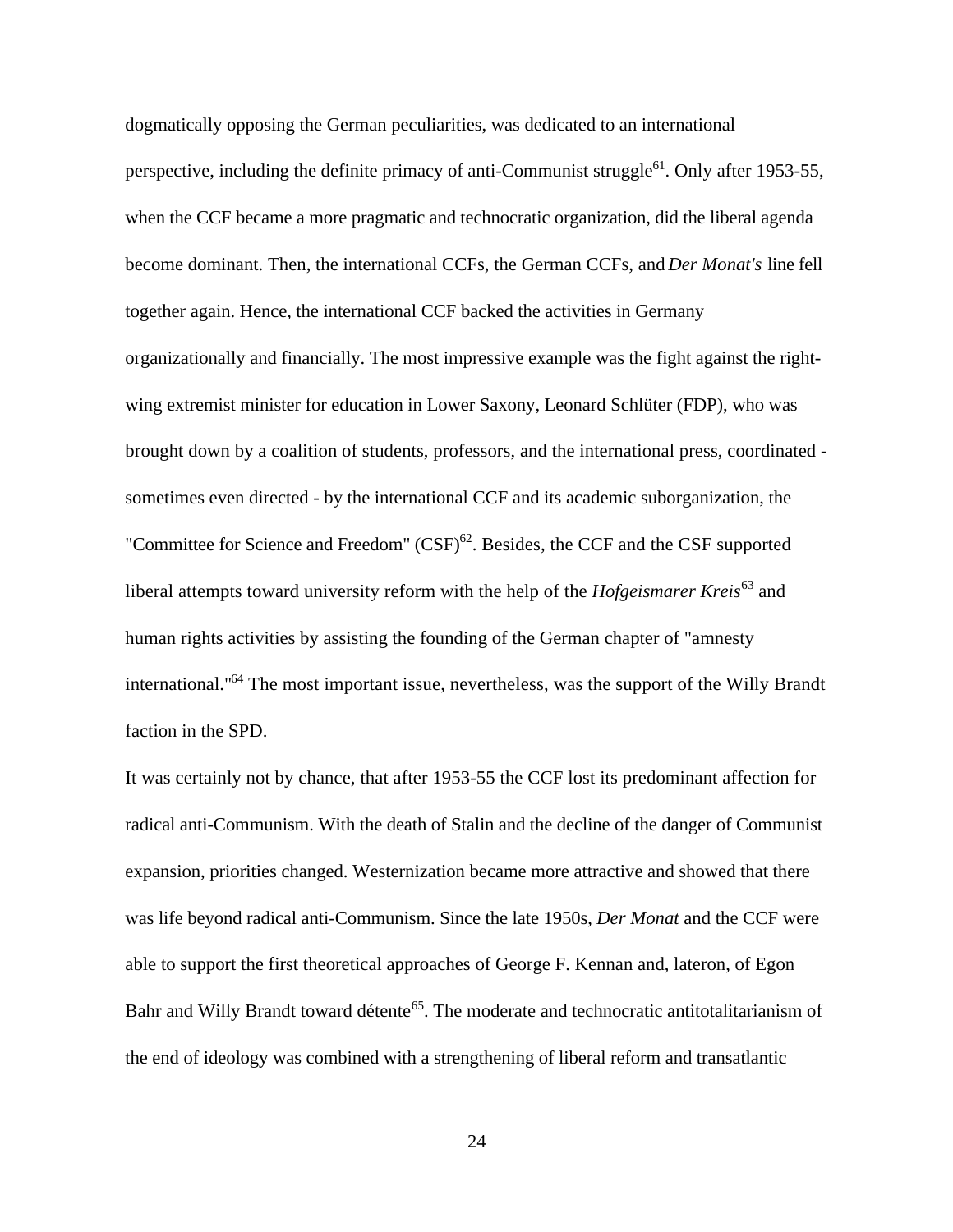cultural transfer. This was not at all self-evident. After Lasky had overcome the opposition of the NYFO, the radical reorientationists had lost their influence. But since 1949-50 opposition had come from within the anti-Communist faction, as many radicals did not share Lasky's moderate anti-Communism. For a short time (1950-52) Lasky was in a minority position, while the radical anti-Communists like Arthur Koestler and Franz Borkenau, James Burnham and Sidney Hook dominated the CCF and therewith *Der Monat*. It was the high tide of the Cold War, and the CIA subsidized a whole apparatus of organizations<sup>66</sup>, including the *Kampfgruppe gegen Unmenschlichkeit* (KgU)<sup>67</sup> , *Untersuchungsausschuß freiheitlicher Juristen* (UfJ)<sup>68</sup>, the *Ostbüros* of the German democratic parties<sup>69</sup>, the *Bund deutscher Jugend* (BdJ), RIAS, Radio Free Europe (RFE), and Radio Liberty (RL)<sup>70</sup> that was totally dedicated to anti-Communism as the reason of its existence. As the CCF and *Der Monat* were part of this apparatus, it was hard to withstand the temptations of radical anti-Communism and to subjugate one's liberal ideas to conservatism. But primarily Lasky and Josselson led their groups in another direction. Josselson, for his part, backed CCF's General Secretary Nicolas Nabokov in his struggle with the American CCF, the center of anti-Communist hardliners. Furthermore, he himself attacked the editor of the Austrian CCF magazine *Forum*, Friedrich Torberg, whom he believed to be especially stupid in his stubborn anti-Communist attitude<sup>71</sup>. Lasky battled with the HUAC because he was neither willing to fight productions of the Communist author Berthold Brecht nor denounce his former left-wing New Deal rivals within HICOG, Theodore Kaghan or Hans Wallenberg<sup>72</sup>.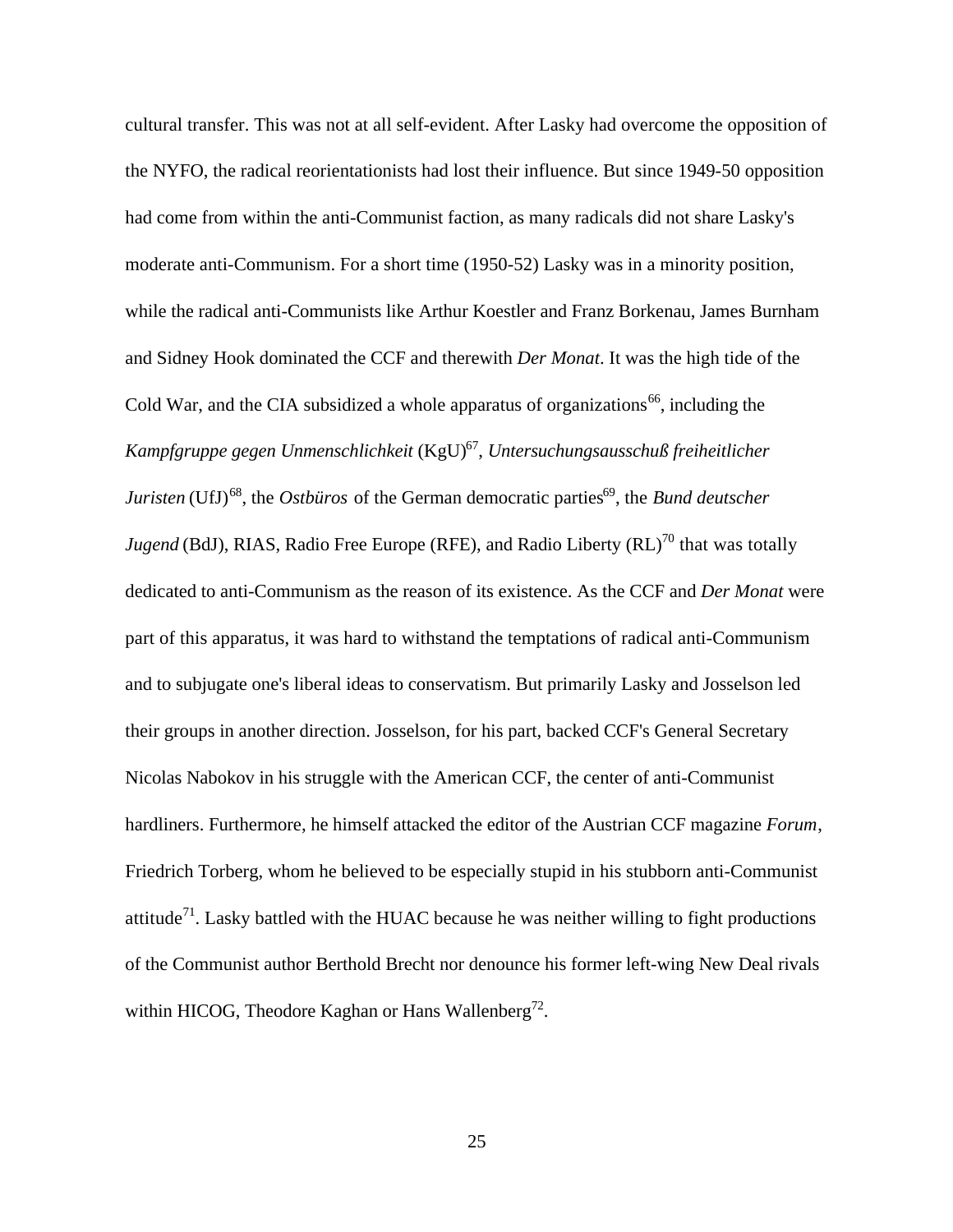By strengthening the liberal westernization topics, Josselson and Lasky secured the survival of both, the CCF and *Der Monat*. Only the European integrationist movement and the radio stations (RFE, RIAS, and RL) were comparably successful. All the other organizations that constituted the apparatus of the Cold War were eliminated after 1953 or ceized to be of any importance at all. The CCF existed until its relationship with the CIA was revealed in 1966/67 *Der Monat* ceased publication in 1971. The very fact that they had never been merely anti-Communist had allowed the prolongation of their activities. However, the 1960s finally saw the decline of *Der Monat* and the CCF.

#### IV.

The decline of *Der Monat* paralled that of its brother organization. From the the early 1960s on, both apparently were not longer able to shape western public opinion in an adequate manner. Some of the reasons for this development were shared by both institutions, others were more specific.

The similarities could already turn up in the question of how to finance one's activities. Michael Josselson and Melvin Lasky (and his successors after 1958 when he was coopted as editor of *Encounter*) for years spent their time searching for new sponsors<sup>73</sup>. They wanted to get rid of the CIA. Though both were trying hard, it was nearly impossible to find potent sponsors willing to prolong the independence of the magazine and the CCF. This was not only an organizational problem. At a higher level, it was a signal. The social, political, and intellectual background had changed. The Fifties were over, a new epoch and a new generation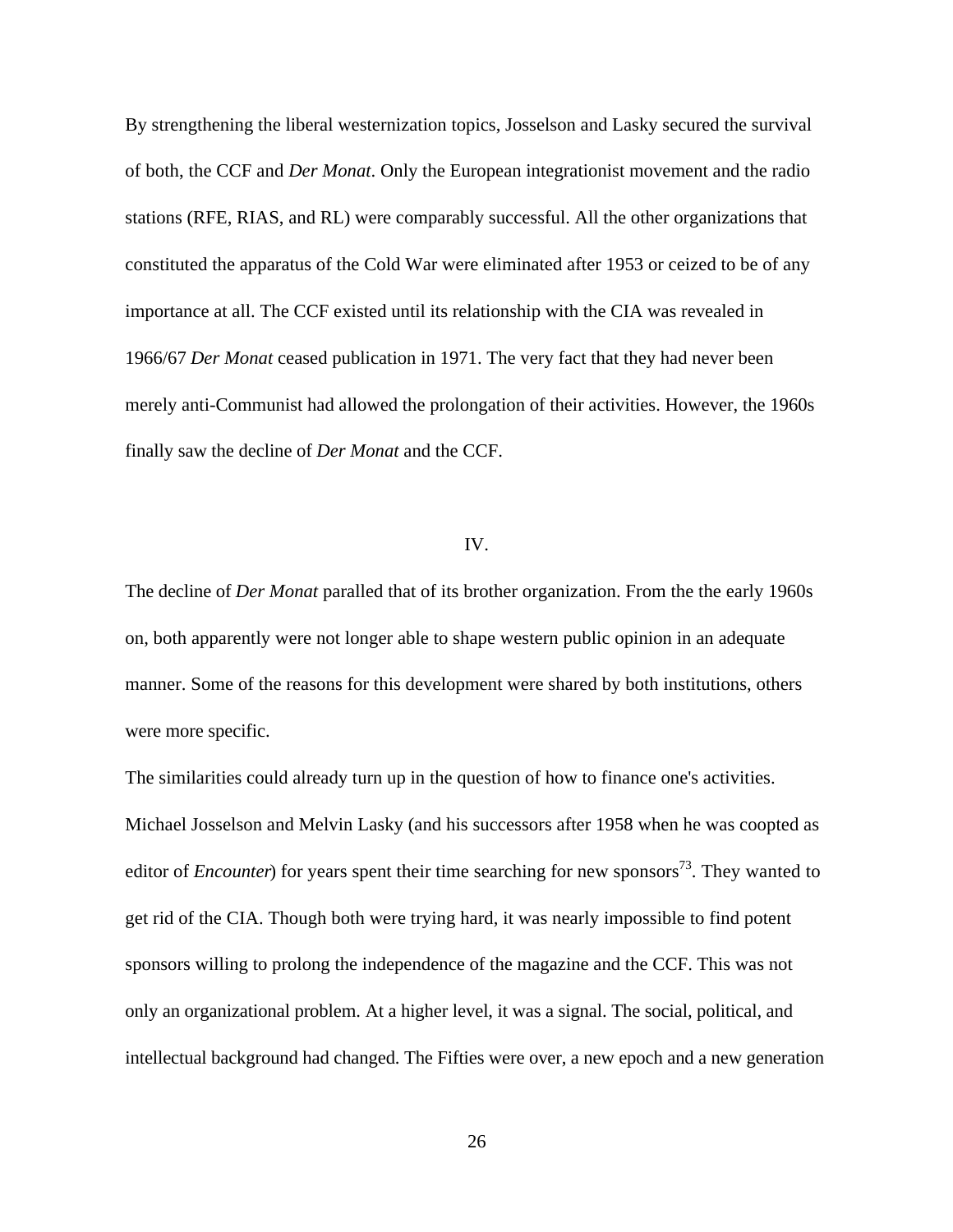had arisen. Westernization as an specific effort seemed to be as antiquated as radical anti-Communism. The appearance of a New Left not only in Britain and the United States, but in France, Germany, Italy, and other countries was a clear signal for the successes and failures of the process of westernization. Besides, the rise of neoconservatism as a reaction to the New Left discredited the consensus liberalism of the previous era. The western intellectual and political debates became more and more fragmented and lost the clarity and coherence of the 1940s and 1950s. While in the political system the democratic parties partly lost their ideological and social integrity, in the cultural sphere intellectual and ideological milieus crushed. The point of departure for institutions with a clearcut international approach became less stable. Even from inside, many of the CCF leaders felt the urgent need for change. The celebrated end of ideology turned out to be problematic. This led to a certain lack of selfassurance. Only *Encounter* managed to overcome the strutural crisis with Lasky's help by opening itself to the new discussions while sticking firmly to the principles of the consensus liberal elite. However, *Der Monat* tried to escape the problems by emphazising German themes and its German character. Increasingly, German authors dominated the journal's issues. In the beginning, in 1960/62, this strategy was strongly approved by the CCF, but in the end it proved to be a desaster<sup>74</sup>. Whatever had constituted the appeal of *Der Monat* after 1948, the German readers had wanted to be part of a cosmopolitan intellectual community. With the new strategy *Der Monat* lost its older readers and did not win the younger ones. This lack of conceptional coherence could not be filled by simple anti-New Leftism<sup>75</sup>. Overall, it was absolutely impossible to just identify the heterodox New Left with old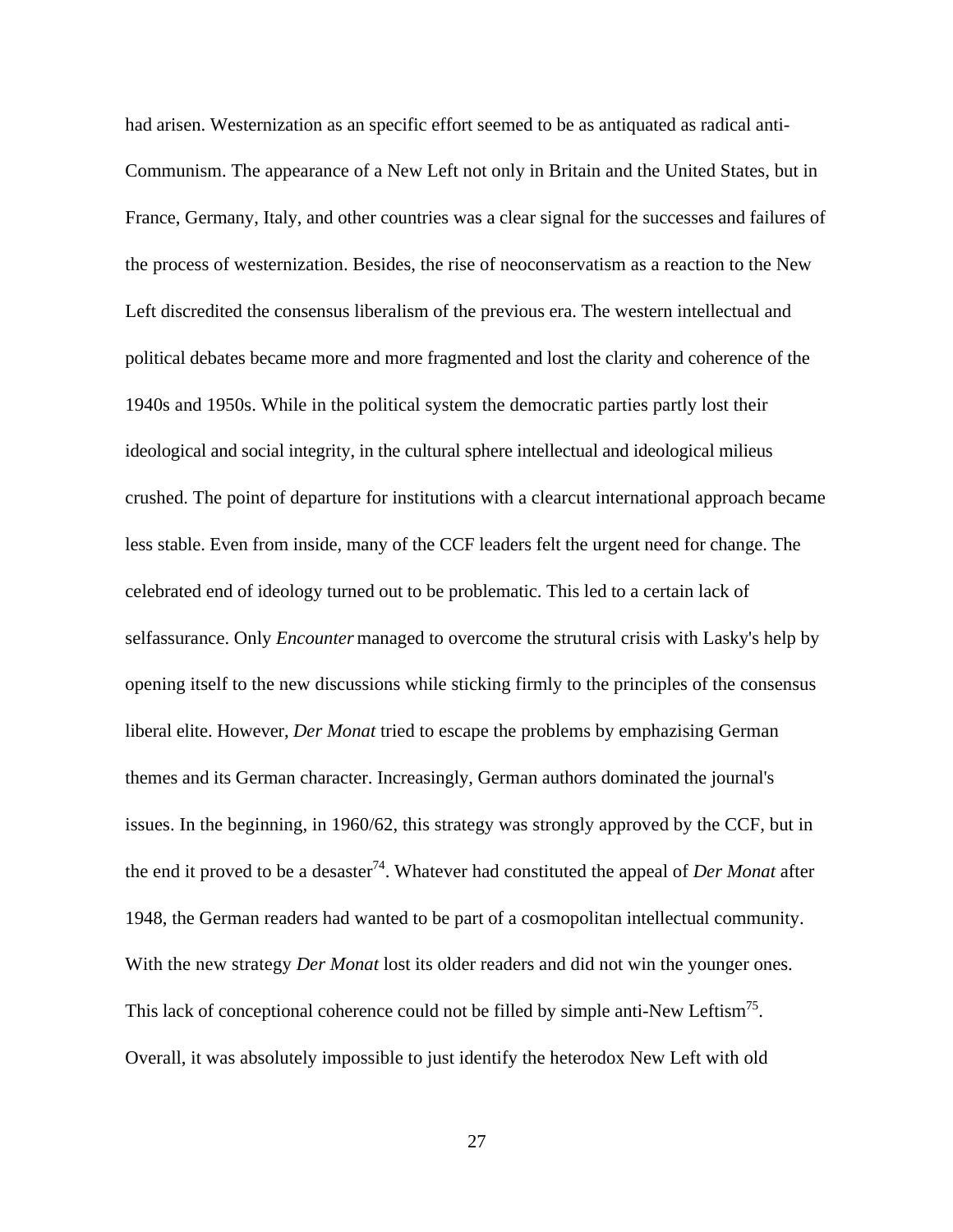fashioned orthodox Communism under the auspices of antitotalitarianism. The individualism of the New Left was clearly different from Stalinism. The inability to acknowledge that made *Der Monat* and the CCF anachronistic. Moreover, the very existance of the New Left was a catastrophe for the end of ideology and the CCF's capability of interpreting the developments of modern industrial mass societies. The consensus liberal intellectuals lost their self confidence. Some even turned neoconservative.

Finally, those who in Germany had started as westernizers had to accept that the German youth was more or less westernized. Their habits, their political opinions did not any more differ significantly from the American, French, or British youth, at least concerning the specific traditions of German intellectual life<sup>76</sup>. Westernization had created an impulse that had changed the intellectual life in Germany and made itself partly spare<sup>77</sup>. Predominantly, the political intellectual had become a reality, however, not quite in the sense the consensus liberals had expected it. Siegfried Lenz, Günther Grass, Klaus Harpprecht were members of Willy Brandt's kitchen cabinet. They, matter-of-factly, represented the successes of the CCF, as did Willy Brandt represent the dreams of the whole branch. Others, as for example Peter Rühmkorf, Peter Handke, Hans-Magnus Enzensberger became radicals. But they were also opposing the old notion of the nonpolitical intellectual as much as their moderate rivals. Up to a certain degree, the difference between the intellectual life in Germany in 1955 and that in 1965 and the waning influence of the CCF and *Der Monat* can be measured when one compares the Schlüter affair and the *Spiegel* crisis. In 1955 the CCF, the CSF and the diverse magazines of the consensus liberals played a decisive role in the victory of the Göttingen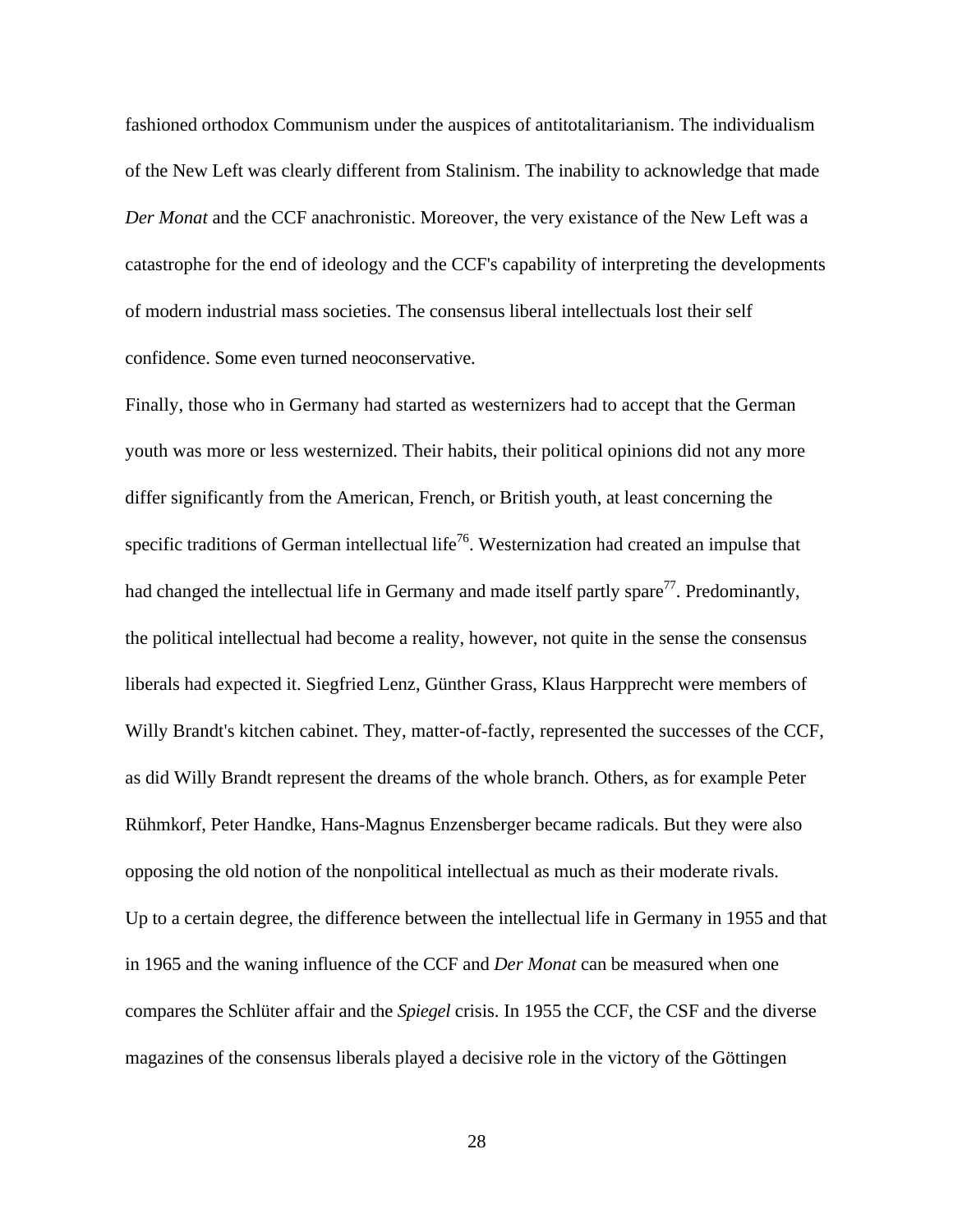academic community. In 1962, however, the CCF and *Der Monat* did not play any significant role during the *Spiegel* crisis.

On the other hand, there were impressive differences between the reasons for CCF's decline and those of the German magazine. The CCF was definitely nearly dead when it imploded in 1966/67 as a result of the revelations in *Ramparts* and the *New York Times*. This followed from its structural diseases. The CCF's membership was exclusively male, rather old, and ever more uncapable of recruiting younger intellectuals. The organization's leaders stuck to an ideology formed in the 1930s and 1940s, and they did never really understand the problems of the Sixties' revolt in the face of hitherto unknown affluence and liberality. They could only see it as an Marxist effort to reideologize western democratic societies. This structural problem was intensified by the snobbish attitute of the CCF. By accepting the recruiting principles of the New York Intellectuals, as for example brilliance, wit, and outstanding intellectual achievement (as they defined it), nobody was thought to be competent enough to become a member of the organization. They celebrated themselves and lost contact with reality. Thus, they were incapable of positioning new members in socially, or politically, or intellectually relevant positions. The New Left activists in effect had more success in positioning themselves.

Contrarily, *Der Monat* was much more successful. As far as we can judge today, the magazine reached those people it wanted to reach<sup>78</sup>. Opinion leaders, journalists, intellectuals, teachers, students, politicians, they all read *Der Monat* and were influenced by its habits until the mid-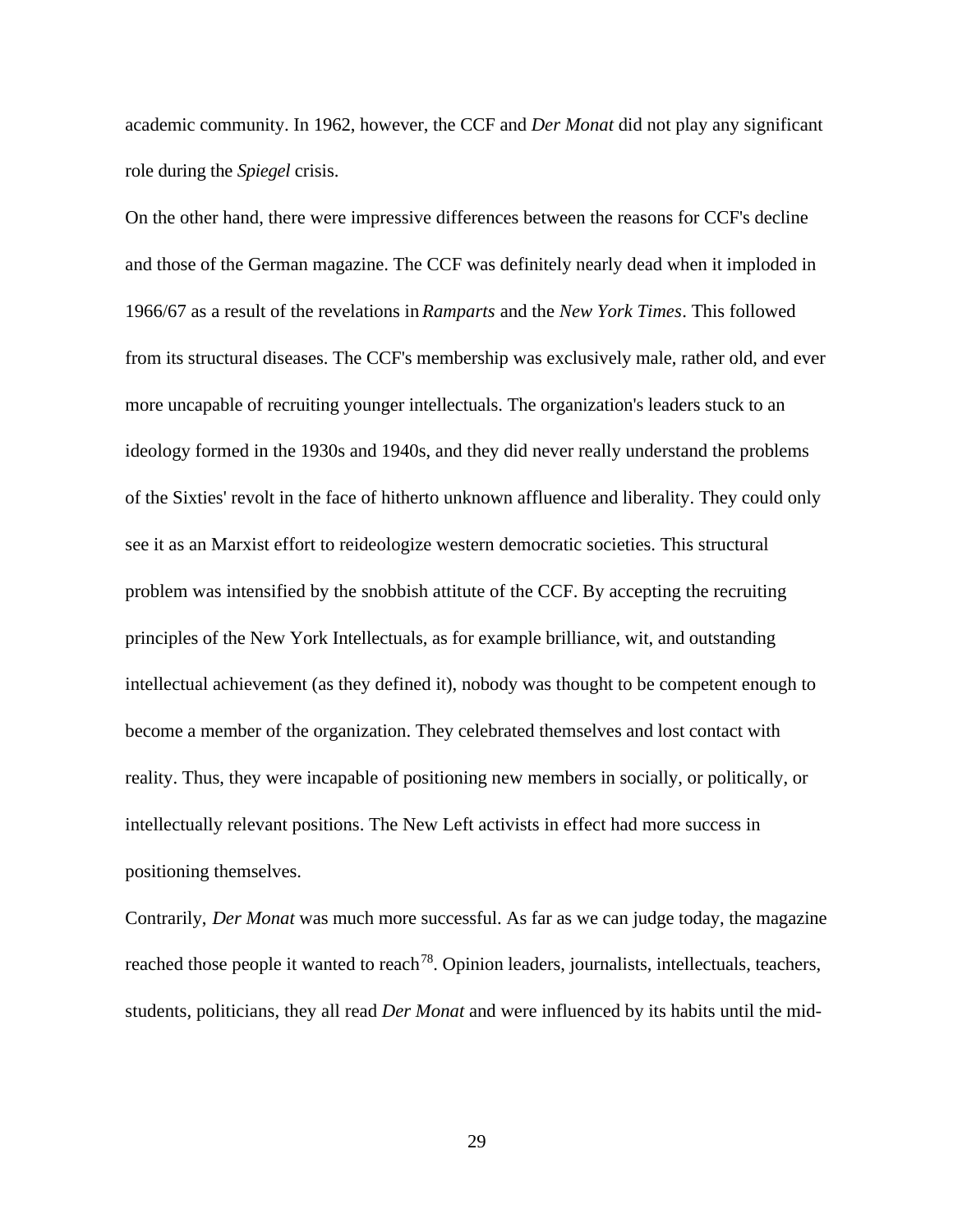1960s. Afterwards, they did not necessarily change their attitudes, but the journal was no longer able to fulfill their high expectations.

### **CONCLUSION**

*Der Monat* started as an ambitious intellectual project. The magazine wanted to combine anti-Communist propaganda and westernization, respectively reorientation efforts, within a broader structure of westernizing and Cold War institutions. Both aspects were of unrefutable importance for for the journal. Anti-Communism was never an end in itself, although it was a result of the hard personal life experience of most of *Der Monat's* contributors and of many members of the surrounding networks. On the other hand, anti-Communism and antitotalitarianism were necessary conditions for integrating the majority of the Germans into the process of westernization. Against the will of this majority every attempt of reorientation had to fail, as the failure of punitive reeducation proves. The efforts of *Der Monat* were thus always embedded in a wider field of organizational and personal transatlantic networks. They were effectively run by Michael Josselson and Melvin J. Lasky. Both were flexible enough to hold together a snobbish bunch of individualist intellectuals through different phases of anti-Communist and westernizing priorities. In the phase between 1948 and 1950 and about 1953- 55, these networks were globally dominated by radical anti-Communism, which influenced the German magazine, but did not overwhelm its deeper aspirations. Later on, up to about 1964, this consensus liberal network was able to dominate western liberal intellectual discussions as a means of westernization after overcoming radical anti-Communism.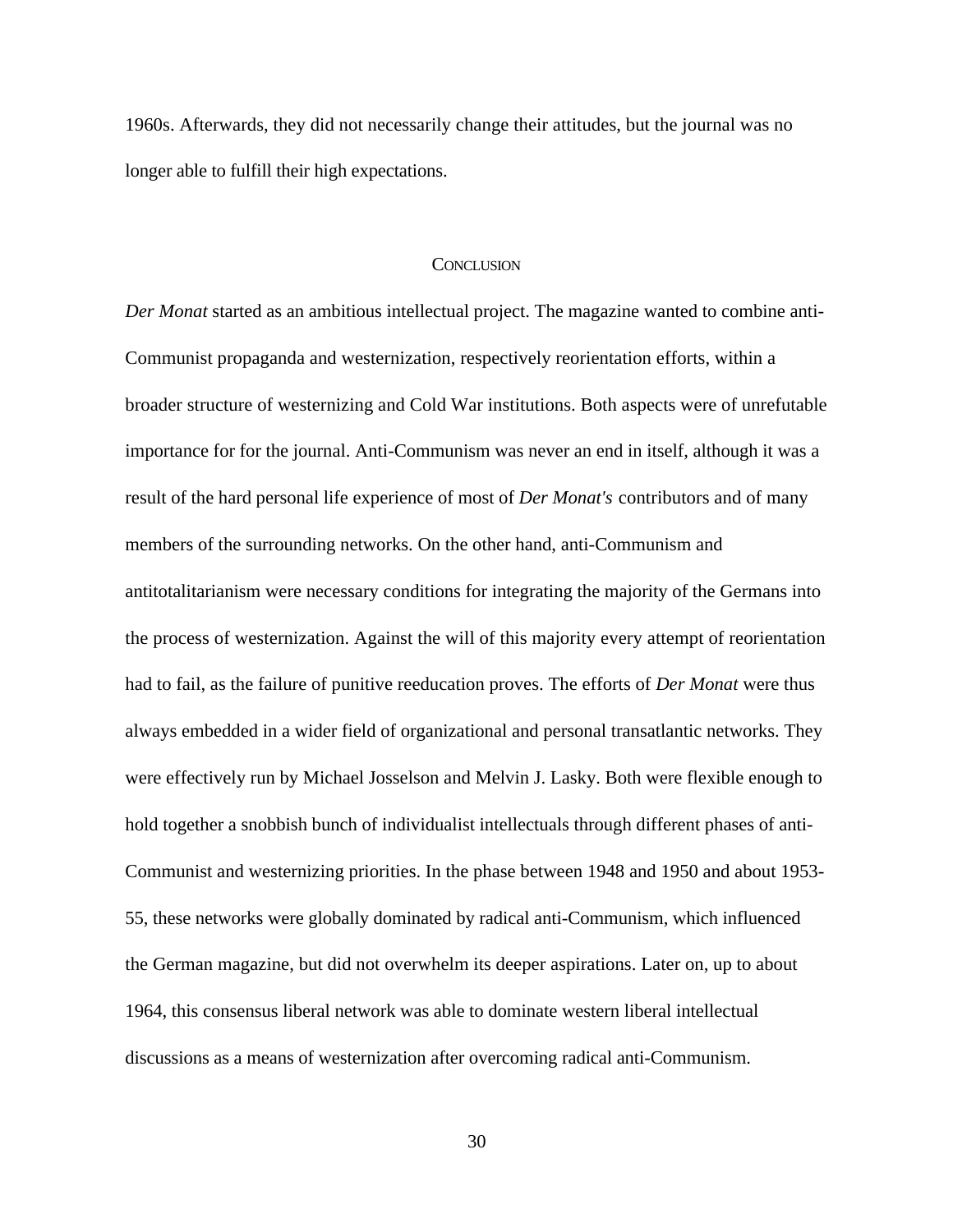According to the situation in Germany, this was the phase of successful integrating German intellectuals and social democratic politicians into the reformist community of consensus liberalism. Afterwards, the CCF and *Der Monat* rapidly disintegrated and lost their intellectual significance. Somehow, their mission seemed to have come definitely to an end. Nevertheless, basically *Der Monat* and up to a certain degree the CCF were not just reducible to the Cold War circumstances, although it was during the Cold War that they had been at their peak. They have to be placed in the broader developments of the twentieth century, the quest for cultural hegemony of liberalism and the United States commitment toward spreading the fundamental principles of democratic, free market societies with a moderate reformist impulse<sup>79</sup>. Here is the adequate point to reintegrate the revisionist quest for United States hegemony. The whole cultural was commitment certainly part of a major hegemonic strategy, that was obviously accompanied by *Der Monat* and its network. But this hegemony was not at all as simple as critics have construed it. Its aims were broader and more sophisticated than one would suspect. Within this development, at least on the German level, but with some respect to the ideological preconditions of American foreign policy also worldwide, Cold War anti-Communism was a catalyst, not a monolithic cause.

j

<sup>1.</sup> Marko Martin, *Orwell, Koestler und all die anderen: Melvin J. Lasky und* Der Monat (Asendorf, 1998), Wolfgang Kraushaar, "Sich aufs Eis wagen: Plädoyer für eine Auseinandersetzung mit der Totalitarismutheorie," in Eckard Jesse, ed., *Totalitarismus im 20. Jahrhundert: Eine Bilanz der internationalen Forschung* (Bonn 1996), 462. Cf. *Die Welt*, 17.10.1998.

<sup>2.</sup> Christopher Lasch, *The Agony of the American Left* (New York, 1969), 61-114. More conciliatory Richard H. Pells, *Not Like Us: How Europeans have Loved, Hated, and Transformed American Culture Since World War II* (New York, 1997), 66-75.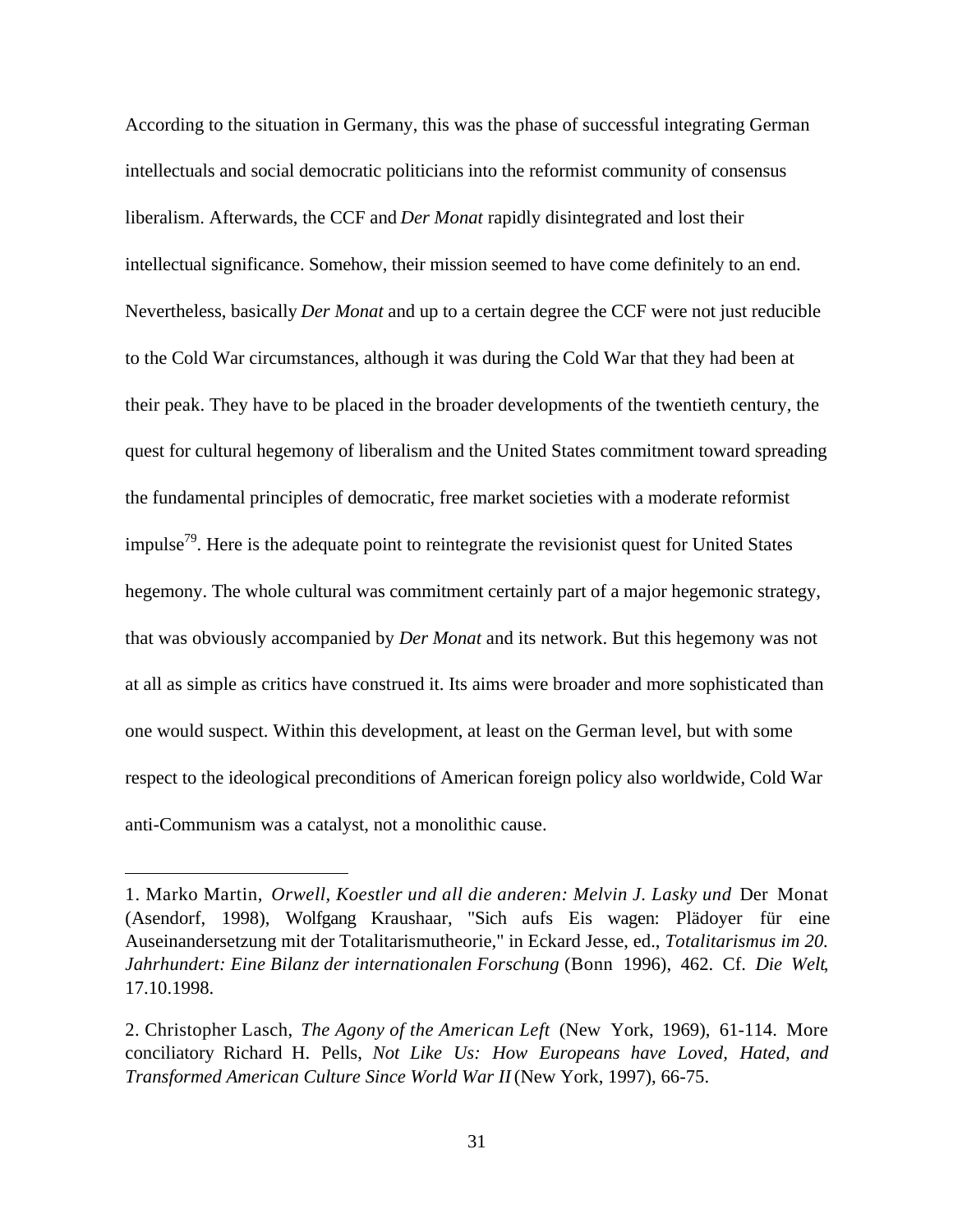3. Jost Hermand, *Kultur im Wiederaufbau: Die Bundesrepublik 1945-1965* (Berlin, 1989), 264-68; Franziska Meyer, "Auch die Wahrheit bedarf der Propaganda," in Berliner Kulturrat, ed., *Eine Kulturmetropole wird geteilt: Literarisches Leben in Berlin (West) 1945-1961* (Berlin, 1987), 33-42; Rolf Wiggershaus, *Die Frankfurter Schule: Geschichte-theoretische Entwicklung-politische Bedeutung* (München, <sup>2</sup>1989) 1989) 451-52; Hermann Glaser, *Kulturgeschichte der Bundesrepublik Deutschland*, vol. II (München, 1989), 53-56; with a less negative perspective see Frank Tichy, "Das Erbe des Londoner *Encounter*," *Medien und Zeit* 6:3 (1991), 41-47; *Die Zeit*, 17.5.1991; *Times Literary Supplement*, 1.2.1991.

j

4. Michael Hochgeschwender, *Freiheit in der Offensive? Der Kongreß für kulturelle Beziehungen und die Deutschen* (München, 1998), 159-70. Only when after 1958 the CIA funded CCF directly financed the magazine, one can reckon with covert CIA money for *Der Monat*, whose deficitary financial situation was notorious.

5. Cf. Peter Coleman, *The Liberal Conspiracy: The Congress for Cultural Freedom and the Struggle for the Mind of Postwar Europe* (New York, 1989), 93-95 and Pierre Grémion, *Intelligence de l'Anticommunisme: Le Congrès pour la liberté de la culture à Paris (1950- 1975)* (Paris, 1995).

6. The label westernization will be used in the sense of Anselm Doering-Manteuffel's paper: Cf. Johannes Paulmann, "Internationaler Vergleich und interkultureller Transfer: Zwei Forschungsansätze zur europäischen Geschichte des 18. bis 20. Jahrhunderts," *Historische Zeitschrift* 267 (1998), 649-85.

7. Anselm Doering-Manteuffel, "Wie westlich sind die Deutschen?" *Historisch-Politische Mitteilungen* 3 (1996), 14-22.

8. Cf. Walter L. Hixson, *Parting the Curtain: Propaganda, Culture, and the Cold War, 1945- 1961* (New York, 1997).

9. Cf. Hermann-Josef Rupieper, *Die Wurzeln der westdeutschen Nachkriegsdemokratie: Der amerikanische Beitrag* (Opladen, 1993), 8-10; Josef Foschepoth, *Im Schatten der Vergangenheit: Die Anfänge der Gesellschaften für christlich-jüdische Zusammenarbeit* (Göttingen, 1993), 62-65.

10. Cf. Mary Sperling McAuliffe, *Crisis on the Left: Cold War Politics and American Liberals, 1947-1954* (Amherst, 1978) Richard H. Pells, *The Liberal Mind in a Conservative* Age: American Intellectuals in the 1940s and 1950s (Middletown, <sup>2</sup>1984).

11. Stephen M. Gillon, *Politics and Vision: The ADA and American Liberalism, 1947-1985* (New York, 1987).

12. Melvin J. Lasky to Sidney Hook, 19.3.1949, *Der Monat*-Records, Box 2, Folder 11.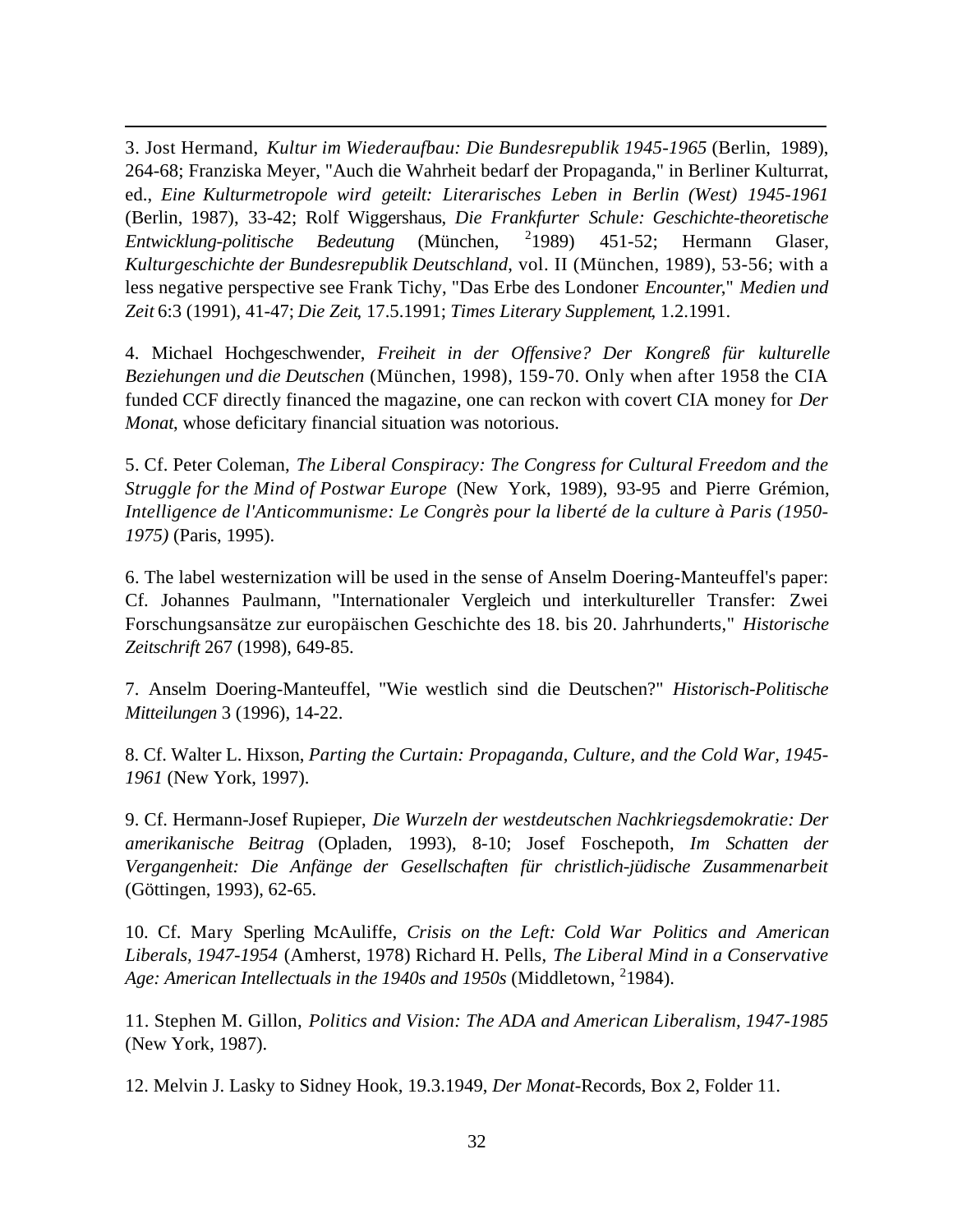13. Cf. Wladislaw Subok and Konstantin Pleschakow, *Der Kreml im Kalten Krieg: Von 1945 bis zur Kubakrise*, trans. Ulrich Schweizer (Hildesheim, 1997), 163-99; Manfred Hildermeier, *Geschichte der Sowjetunion 1917-1991: Entstehung und Niedergang des ersten sozialistischen Staates* (München, 1998), 716-41; Magdalena Heider, *Politik-Kultur-Kulturbund: Zur Gründungs- und Frühgeschichte des Kulturbundes zur demokratischen Erneuerung Deutschlands* (Köln, 1993), 90-95; David Pike, *The Politics of Culture in Soviet Occupied Germany, 1945-1949* (Stuttgart, 1992), 531-36.

14. Ursula Reinhold and Dieter Schlenstedt, "Der Erste Schriftstellerkongreß 1947," *Neue Deutsche Literatur* 38 (1990), 9-38; Ursula Reinhold et al., eds., *Erster Deutscher Schriftstellerkongreß, 4.-8. Oktober 1947* (Berlin, 1997), 294-370; cf. the older, more Marxist interpretations of Sigrid Bock, "Zum Ersten Deutschen Schriftstellerkongreß in Berlin 1947," *Kürbiskern* 10:4 (1990), 64-74 and Waltraud Wende-Hohenberger, ed., *Der Erste Gesamtdeutsche Schriftstellerkongreß nach dem Zweiten Weltkrieg im Ostsektor Berlins vom 4. bis 8. Oktober 1947* (Siegen, 1987).

15. Ketterle, "Der Monat", 38-39.

j

16. Sol Levitas was the editor of *New Leader*, a staunch supporter of social democracy and liberal anti-Communism.

17. Interview with Melvin J. Lasky.

18. Margit Ketterle, "Literatur und Politik im Nachkriegsdeutschland der Zeitschrift *Der Monat* 1948-1955," unpublished M.A. thesis, University of München, 1984,4; Wolfgang Schivelbusch, *Vor dem Vorhand: Das geistige Berlin 1945-1948* (München, 1995), 196.

19. Ketterle, "Der Monat", 21-24; cf. *Welt am Sonntag*, 7.1.1979.

20. *Newsweek*, 22.3.1971.

21. Nathan-Report (April 1948), *Der Monat*-Records, Box 6, Folder 5.

22. Report on *Amerikanische Rundschau* (n.d.), *Der Monat*-Records, Box 6, Folder 5.

23. Melvin J. Lasky to Noel Brailsford, 8.7.1949, *Der Monat*-Records, Box 1, Folder 7.

24. He was twice married with German women.

25. Melvin J. Lasky to Ernst Reuter, 12.12.1950, *Der Monat*-Records, Box 4, Folder 7; Annelene von Caprivi to Norbert Muhlen, *Muhlen Papers*, Box 18; cf. *Neue Zeitung*, 7.11.1950 and 8.12.1950. The rather anti-Semitic view of the Communist press revelates *National-Zeitung*, 10.12.1950.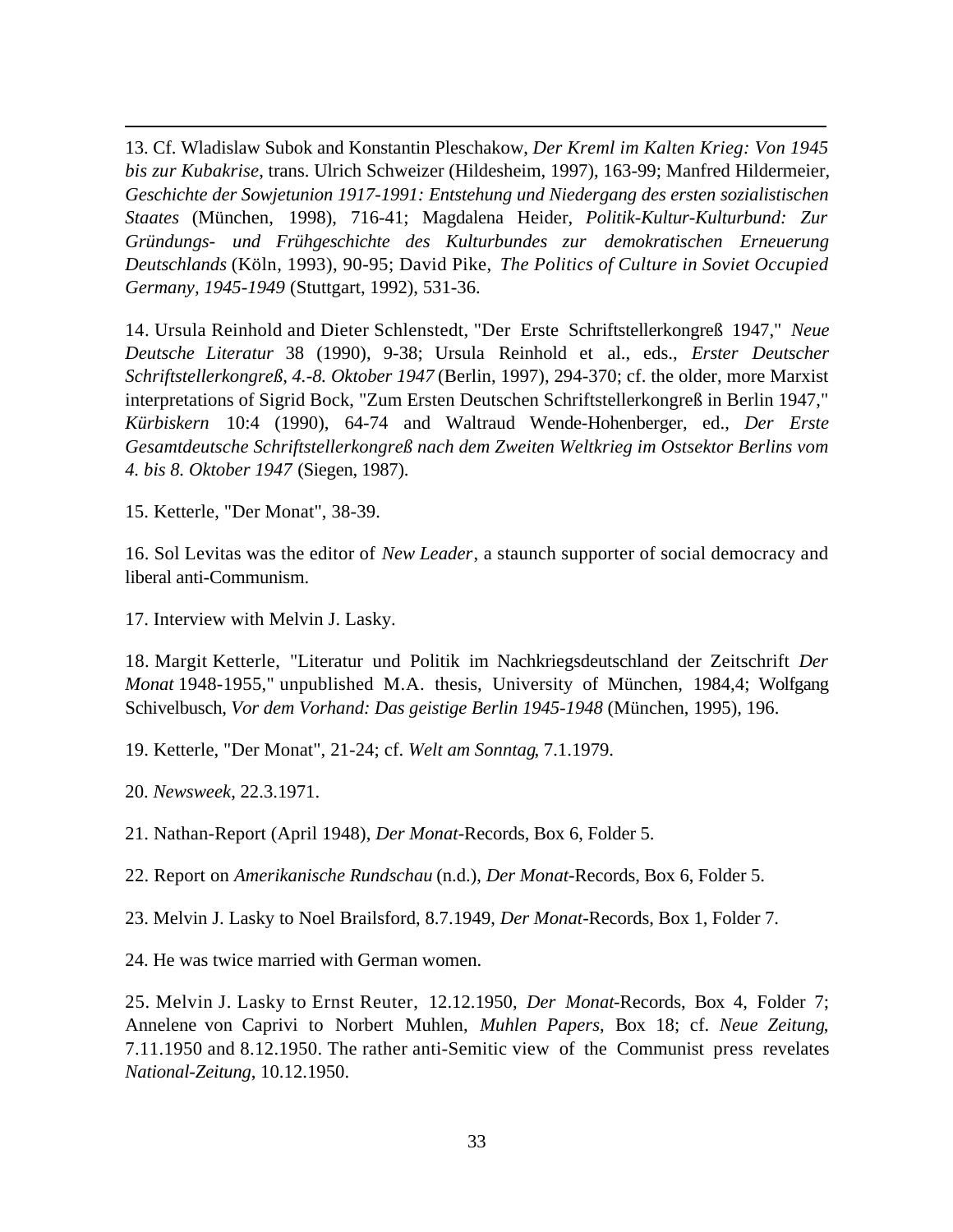26. Especially the Communist terror, the rise of Titoism, and the question of Communism as a neurosis were themes of *Der Monat*.

27. Sidney Hook to Royce Moch, 12.4.1949, *Der Monat* Records, Box 2, Folder 11.

j

28. Cf. Wolfgang Müller, "Der Monat: Eine internationale Zeitschrift für Politik und geistiges Leben," unpublished M.A. thesis, Free University of Berlin, 1951.

29. Melvin J. Lasky to Senator William Benton (D-Conn.), 25.3.1950, *Der Monat*-Records, Box 1, Folder 14.

30. Hellmuth Jaesrich to *Ostschweiz*, 12.2.1952, *Der Monat*-Records, Box 20, Folder 3, spoke of a distinct "left of center"-perspective of *Der Monat*.

31. Cf. for example Fritz Wahl to Siegfried Kracauer, 9.4.1951, Krakauer Papers, 72.3096.

32. Elliot E. Cohen, "Der freie Bürger in Amerika," *Der Monat* 22/23 (1950), 424-29; cf. in particular vol. 50 (Nov. 1952).; Melvin J. Lasky to Shepard Stone, 5.11.1952, *Der Monat*-Records, Box 21, Folder 3. See as well Karl Jaspers, "Über Gefahren und Chancen der Freiheit," *Der Monat* 22/23 (1950), 396-406.

33. Richard Lowenthal, "Anatomie des Konformismus: Korrekturen an unserem Amerikabild," *Der Monat* 124 (1959), 62-65, Alistair Cooke, "Die Prüfung des Südens: Weiß und Schwarz in den USA," *Der Monat* 96 (1956), 13-21, and 97 (1956), 19-22; Leslie A. Fiedler, "Der streitbare Senator: Glanz und Elend Joe McCarthys," *Der Monat* 74 (1954), 129-42; Richard H. Rovere, "Die letzten Tage Joe McCarthys: Abgesang auf einen Demagogen," *Der Monat* 123 (1958), 39-42.

34. John Dewey, "German Philosophy and Politics," in John Dewey, *The Middle Works, 1899-1924*, vol. VIII: *1915,* ed. by Jo A. Boydston (Carbondale, 1917, 135-204 and 421-46; Thorstein Veblen, *Imperial Germany and the Industrial Revolution* (Ann Arbor, 1966); George Santayana, "Deutsche Freiheit," *Das Goldene Tor* 3 (1948), 621-26. Cf. as well Detlef Junker, *The Manichaean Trap: American Perspectives of the German Empire, 1871-1945* (Washington, D.C., 1995), 19-27 and Leonard Krieger, *The German Idea of Freedom: History* of a Political Tradition (Chicago, <sup>2</sup>1972).

35. Hans Kohn to Sidney Hook, 27.9.1951, *Der Monat*-Records, Box 13, Folder 4; Friedrich Meinecke, "Irrwege in unserer Geschichte," *Der Monat* 13 (1949), 3-6; Roland Nitsche, "Von Hegel bis Droysen: Wandlungen der deutschen Geschichtsauffassung," *Der Monat* 145 (1960), 59-68. Cf. furtheron Hans Kohn to Melvin J. Lasky, 23.12.1949, *Der Monat*-Records, Box 3, Folder 2; Melvin J. Lasky to Hans Barth, 15.11.1949, *Der Monat*-Records, Box 1, Folder 3.

36. Dean Acheson to HICOG, 6.1.1951, *Der Monat*-Recors, Box 6, Folder 7.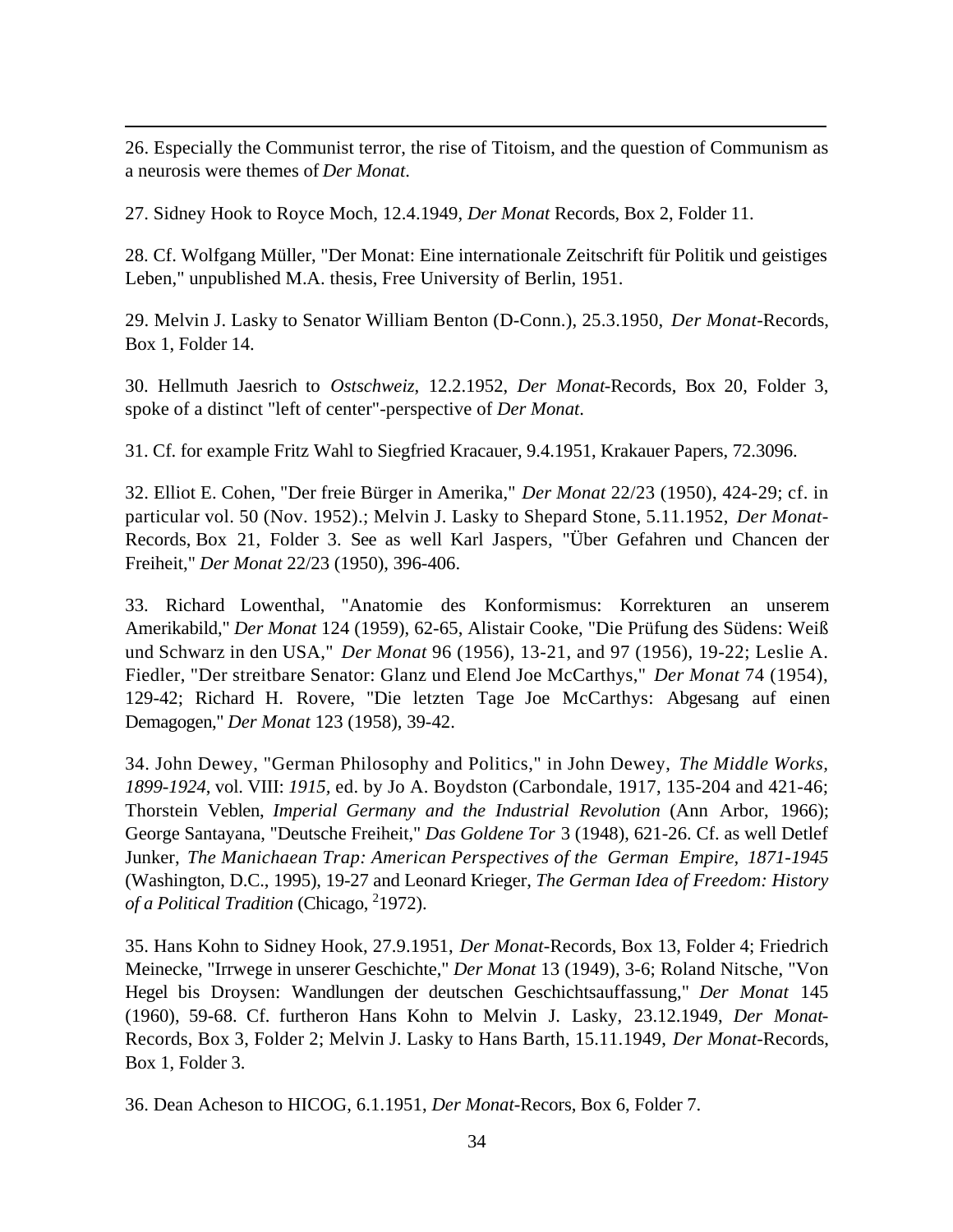37. Interviews with Siegfried Lenz and Melvin J. Lasky.

j

38. Peter Scheibert to Hellmuth Jaesrich, 19.11.1951, *Der Monat*-Records, Box 15, Folder 1; Theodor W. Adorno to Melvin J. Lasky, 26.9.1952, *Der Monat*-Records, Box 16, Folder 9.

39. Johann-Baptist Müller, *Deutschland und der Westen* (Berlin, 1989), 41-44; Arno Baruzzi, *Die Zukunft der Freiheit* (Darmstadt, 1993), 217-18. One may moreover think of the democratic Hegelianism of Arnold Ruge in the 1840s: Stephan Walter, *Demokratisches Denken zwischen Hegel und Marx: Die politische Philosophie Arnold Ruges* (Düsseldorf, 1995), 144-205. It is notable, that the anti-Hegelianism of *Der Monat* was never based on the famous assumptions of Karl Popper. Lasky was definitely no critical rationalist, as he joined the pragmatist movement.

40. Cf. William L. Burton, *Melting Pot Soldiers: The Union's Ethnic Regiments* (Ames, 1988), 52, or John Stuart Mill, *Autobiography*, ed. by John A. Robson (Harmondsworth, 1989), 190-91.

41. Cf. Lloyd D. Easton, *Hegel's First American Followers* (Athens, 1966).

42. Melvin J. Lasky to John Dewey, 13.10.1949, *Der Monat*-Records, Box 1, Folder 13; Melvin J. Lasky to John J. McCloy, 6.11.1950, *Der Monat*-Records, Box 2, Folder 11.

43. Interview with Melvin J. Lasky; *New York Times*, 7.4.1978; Hermann Broch to Nathan Glick, 10.2.1950, *Der Monat*-Records, Box 1, Folder 8; Melvin J. Lasky to Boris Shub, 12.12.1957, CCF-Records, Series II, Box 283, Folder 7; Protocol of the International Executive Committee of the CCF, 10.2.1951, CCF-Records, Series II, Box 2, Folder 10; Cf. Lewis Perry, *Intellectual Life in America: A History* (Chicago, <sup>2</sup>1989), 330-36.

44. Melvin J. Lasky to Edgar Salin, 25.6.1949, *Der Monat*-Records, Box 4, Folder 11; Melvin J. Lasky to Fritz Eberhard, 26.1.1949, *Der Monat*-Records, Box 1, Folder 14.

45. Chaim I. Waxman, *The End of Ideology Debate* (New York, 1968); Wolfram Burisch, "Ideologie und Sachzwang: Die Entideologisierungsthese in neueren Gesellschaftstheorien," Ph.D. diss., Tübingen University, 1967.

46. Cf. Judy Katsulas, *The Long War: The Intellectual's Peoples Front and Anti-Stalinism, 1930-1940* (Durham, 1995), 164-233.

47. Melvin J. Lasky to Manfred George, 17.1.1952, *Der Monat*-Records, Box 18, Folder 4; Melvin J. Lasky to Shepard Stone, 18.6.1953, *Der Monat*-Records, Box 26, Folder 3. Cf. McAuliffe, *Crisis on the Left*, 121-47; Stephen J. Whitfield, *The Culture of the Cold War* (Baltimore, 1991), 91-92.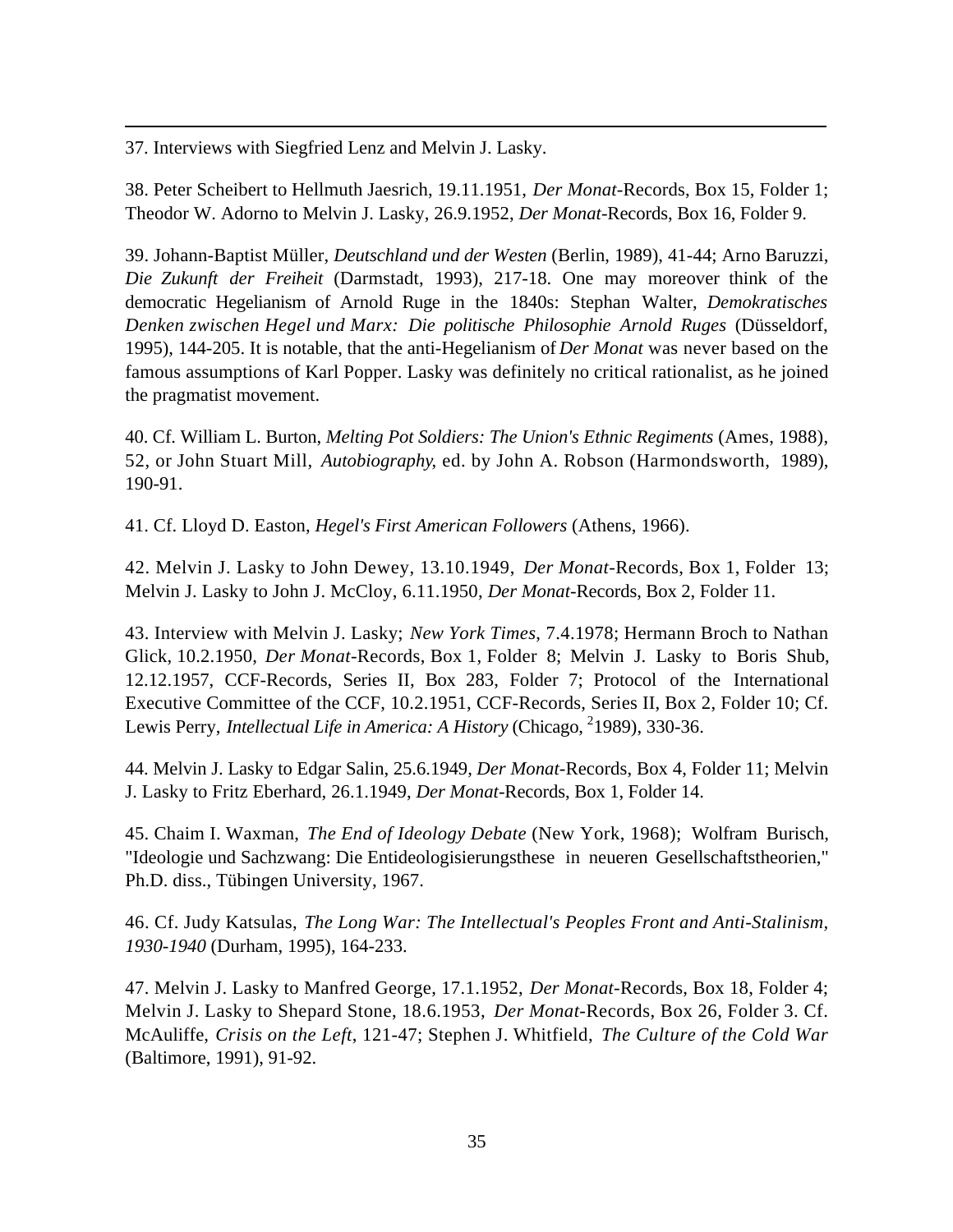48. Cf. David Caute, *The Fellow-Travellers* (New York, 1973); Rüdiger Schlaga, *Die Kommunisten in der Friedensbewegung - erfolglos? Die Politik des Weltfriedensrates im Verhältnis zur Außenpolitik der Sowjetunion und der unabhängigen Friedensbewegungen im Westen (1950-1979)* (Frankfurt/Main, 1991).

49. Cf. Anne-Marie Corbin-Schuffels, *Manès Sperber: Un combat contre la tyrannie (1934- 1960)* (Bern, 1996), 15-50 and 253-96.

50. Cf. Iain Hamilton, *Koestler: A Biography* (New York, 1982).

51. Hochgeschwender, *Freiheit in der Offensive?*, 216-21.

j

52. Michael Josselson, "The Story Behind the CCF," Josselson-Papers, Box 9.

53. Ruth Fischer to Melvin J. Lasky, 24.8.1949, *Der Monat*-Records, Box 2, Folder 2.

54. Carlo Schmid, *Erinnerungen* (Bern, 1979), 420-24.

55. Coleman, *The Liberal Conspiracy*, 19-31; Grémion, *Intelligence de l'Anticommunisme*, 26- 52.

56. Report on *Der Monat*, 31.10.1957, CCF-Records, Series II, Box 241, Folder 9; Michael Josselson to Dr. Paul Arnsberg, 18.12.1953, CCF-Records, Series I, Box 1, Folder 1; Melvin J. Lasky to Harry Scott Ashmore, 9.10.1957, CCF-Records, Series II, Box 1, Folder 4.

57. This was partly a result of the belligerent struggle within the ACCF about McCarthyism, cf. Sol Levitas to Melvin J. Lasky, 21.1.1952, *Der Monat*-Records, Box 19, Folder 5. The internal discussions of the American CCF prove the decisive difference between liberal and conservative anti-Communism.

58. Coleman, *The Liberal Conspiracy*, 108-115; Grèmion, *Intelligence de l'Anticommunisme*, 153-226; Michael Josselson, "The Congress for Cultural Freedom, 1950-67," unpublished manuscript (n.d.), Josselson-Papers, Box 10.

59. Cf. Hochgeschwender, *Freiheit in der Offensive?*, 298-411.

60. Protokoll der ersten Sitzung des deutschen Exekutivkomitees, 12.7.1951, 3-4, Pechel-Papers III, vol. 100.

61. Francois Bondy to Melvin J. Lasky, 15.1.1951, CCF-Records, Series II, Box 246, Folder 10.

62. Nicolas Nabokov to Helmuth Plessner, 10.6.1955 and 24.6.1955, CCF-Records, Series I, Box 5, Folder 8; Nicolas Nabokov to George Polanyi, 24.6.1955, ibid.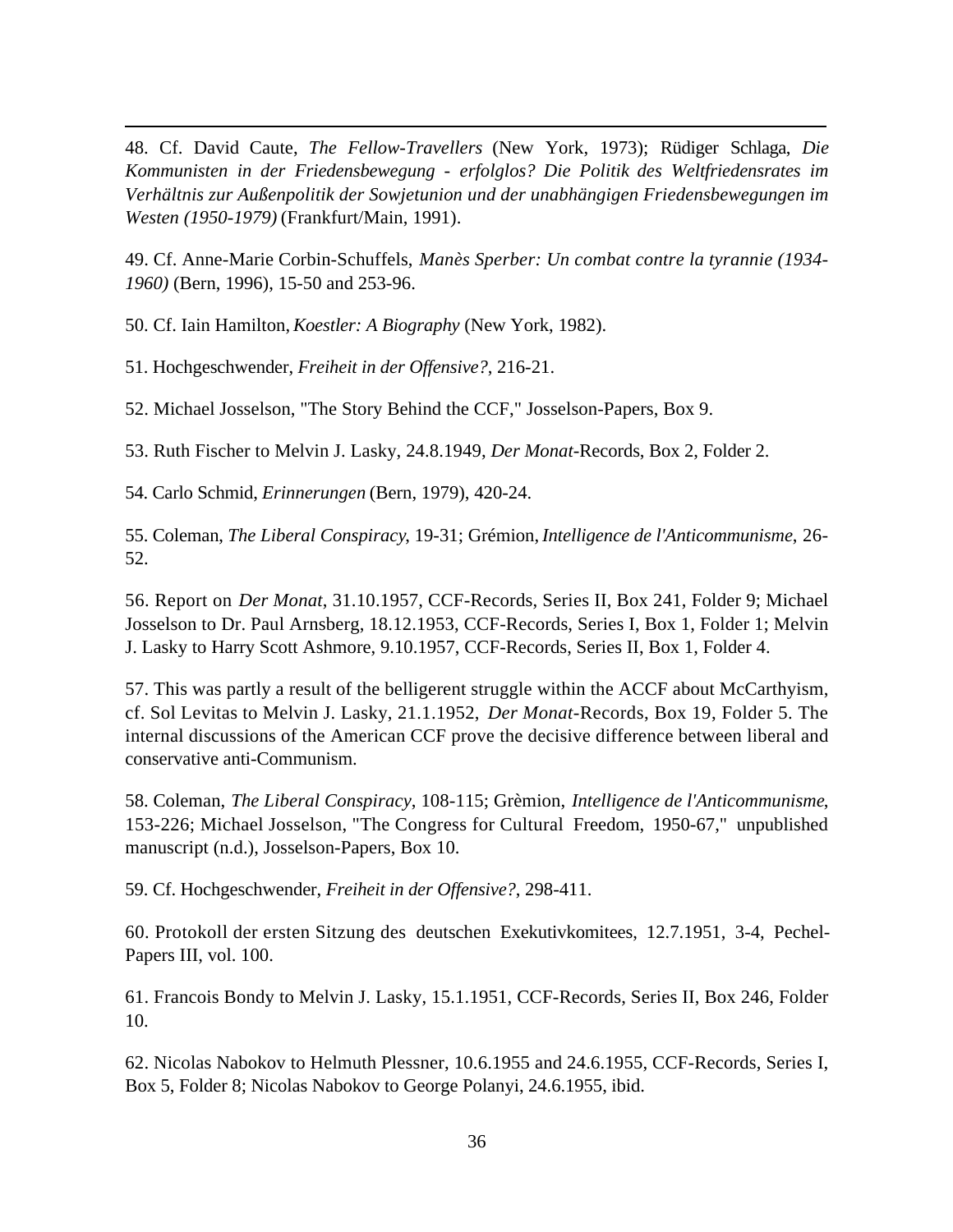63. Warren D. Manshel to Karl-Heinrich Regstorf, 29.4.1954, CCF-Records, Series I, Box 3, Folder 5; Bruno Snell to Karl-Heinrich Renstorf, 27.1.1958, Snell-Papers, Ana 490.

64. Sabine Rühle to John C. Hunt, 1.8.1961, CCF-Records, Series II, Box 123, Folder 1.

65. Protocol of the Meeting of the CCF's International Executive Committee, 12./13.1.1957; Fritz-René Allemann, "Ulbricht Triumphator," *Der Monat* 156 (1961), 5-14.

66. Ernst Nolte, *Deutschland und der Kalte Krieg* (München, 1974), 402-13.

j

67. Cf. Kai-Uwe Merz, *Kalter Krieg als antikommunistischer Widerstand: Die Kampfgruppe gegen Unmenschlichkeit 1948-1959* (München, 1987).

68. Cf. Frank Hagemann, *Der Untersuchungsausschuß freiheitlicher Juristen 1949-1969* (Frankfurt/Main, 1994).

69. Cf. Wolfgang Buschforth, *Das Ostbüro der SPD: Von der Gründung bis zur Berlin-Krise* (München, 1991).

70. Cf. Sig Mikelson, *America's Other Voice: The Story of Radio Free Europe and Radio Liberty* (New York, 1983).

71. Michael Josselson to Friedrich Torberg, 3.4.1958, Torberg-Papers, Box 1/4.

72. Marion K. Sanders to Theodore Kaghan, 26.3.1952; Elisabeth Eagan to Theodore Kaghan, 17.6.1952; Melvin J. Lasky to Theodore Kaghan, 1.7.1952 and 23.9.1952; all in *Der Monat*-Records, Box 22, Folder 2.

73. Michael Polanyi to Siegmund Koch, 12.11.1964, Josselson-Papers, Box 6; Klaus Harpprecht to Shepard Stone, 23.12.1967, CCF-Records, Series II, Box 242, Folder 15.

74. Michael Josselson to Hellmuth Jaesrich and Fritz-René Allemann, 5.5.1961, CCF-Records, Series II, Box 187, Folder 8; Hellmuth Jaesrich to Norbert Muhlen, 28.2.1961, Muhlen-Papers, Box 20.

75. Lorenz Stucki to Norbert Muhlen, 19.7.1963, Muhlen-Papers, Box 21.

76. Cf. Klaus Schönhoven, "Aufbruch in die sozialliberale Ära: Zur Bedeutung der 60er Jahre in der Geschichte der Bundesrepublik," *Geschichte und Gesellschaft* 25:1 (1999), 123-45.

77. Doering-Manteuffel, "Wie westlich sind die Deutschen?," 28-38.

78. Cf. Harold Hurwitz, *Der heimliche Leser: Beiträge zur Soziologie des geistigen Widerstandes* (Köln, 1966).